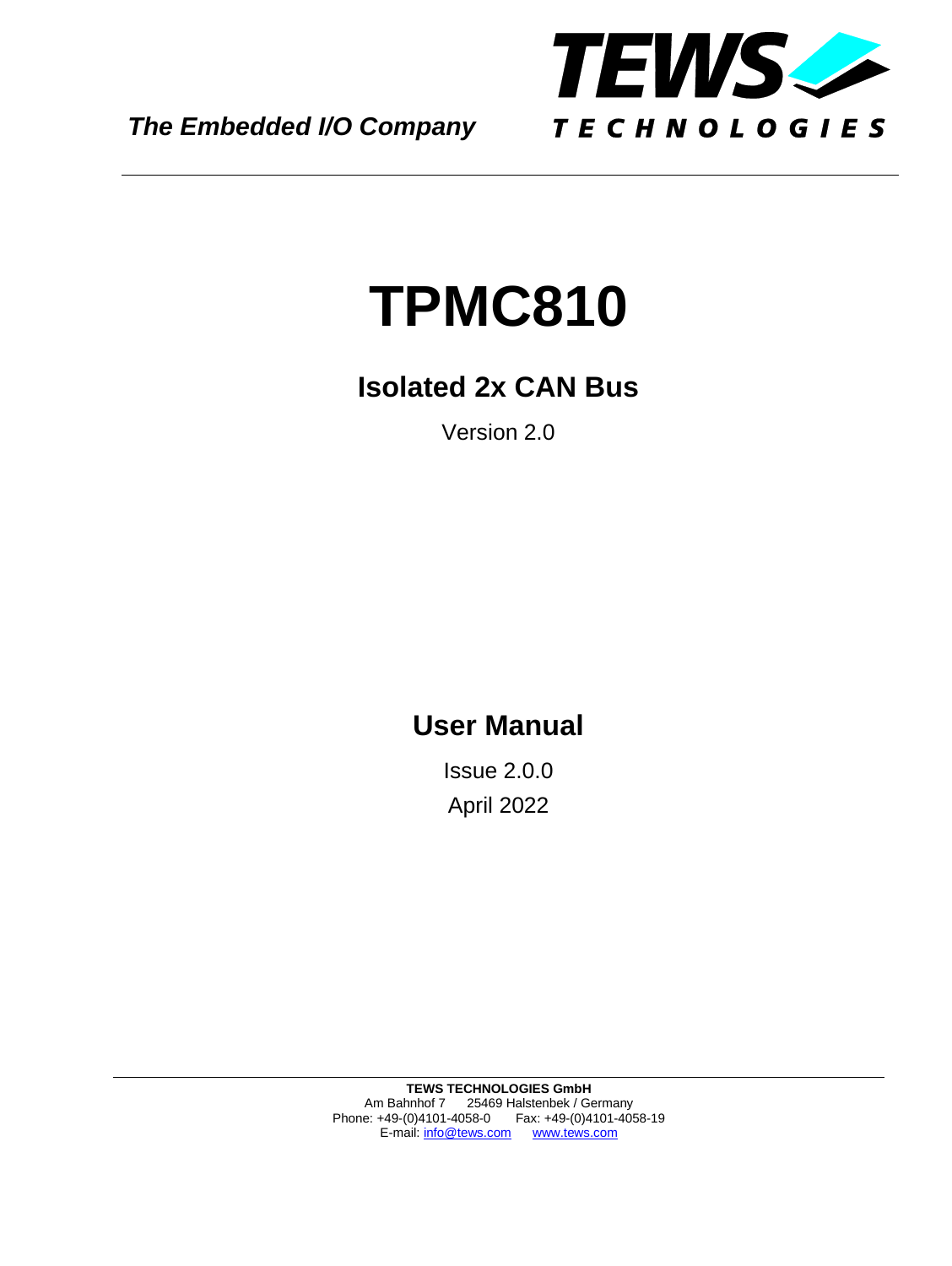

#### **TPMC810-10R**

Isolated 2x CAN bus, 2x DB9 front panel connector, P14 Back I/O

#### **TPMC810-20R**

Isolated 2x CAN bus, 2x DB9 front panel connector, P14 Back I/O with same pin assignment as TPMC816-10R

This document contains information, which is proprietary to TEWS TECHNOLOGIES GmbH. Any reproduction without written permission is forbidden.

TEWS TECHNOLOGIES GmbH has made any effort to ensure that this manual is accurate and complete. However TEWS TECHNOLOGIES GmbH reserves the right to change the product described in this document at any time without notice.

TEWS TECHNOLOGIES GmbH is not liable for any damage arising out of the application or use of the device described herein.

#### **Style Conventions**

Hexadecimal characters are specified with prefix 0x, i.e. 0x029E (that means hexadecimal value 029E).

For signals on hardware products, an , Active Low' is represented by the signal name with # following, i.e. IP\_RESET#.

Access terms are described as:

| W   | <b>Write Only</b> |
|-----|-------------------|
| R   | <b>Read Only</b>  |
| R/W | Read/Write        |
| R/C | Read/Clear        |
| R/S | Read/Set          |
|     |                   |

#### 2005-2022 by TEWS TECHNOLOGIES GmbH

All trademarks mentioned are property of their respective owners.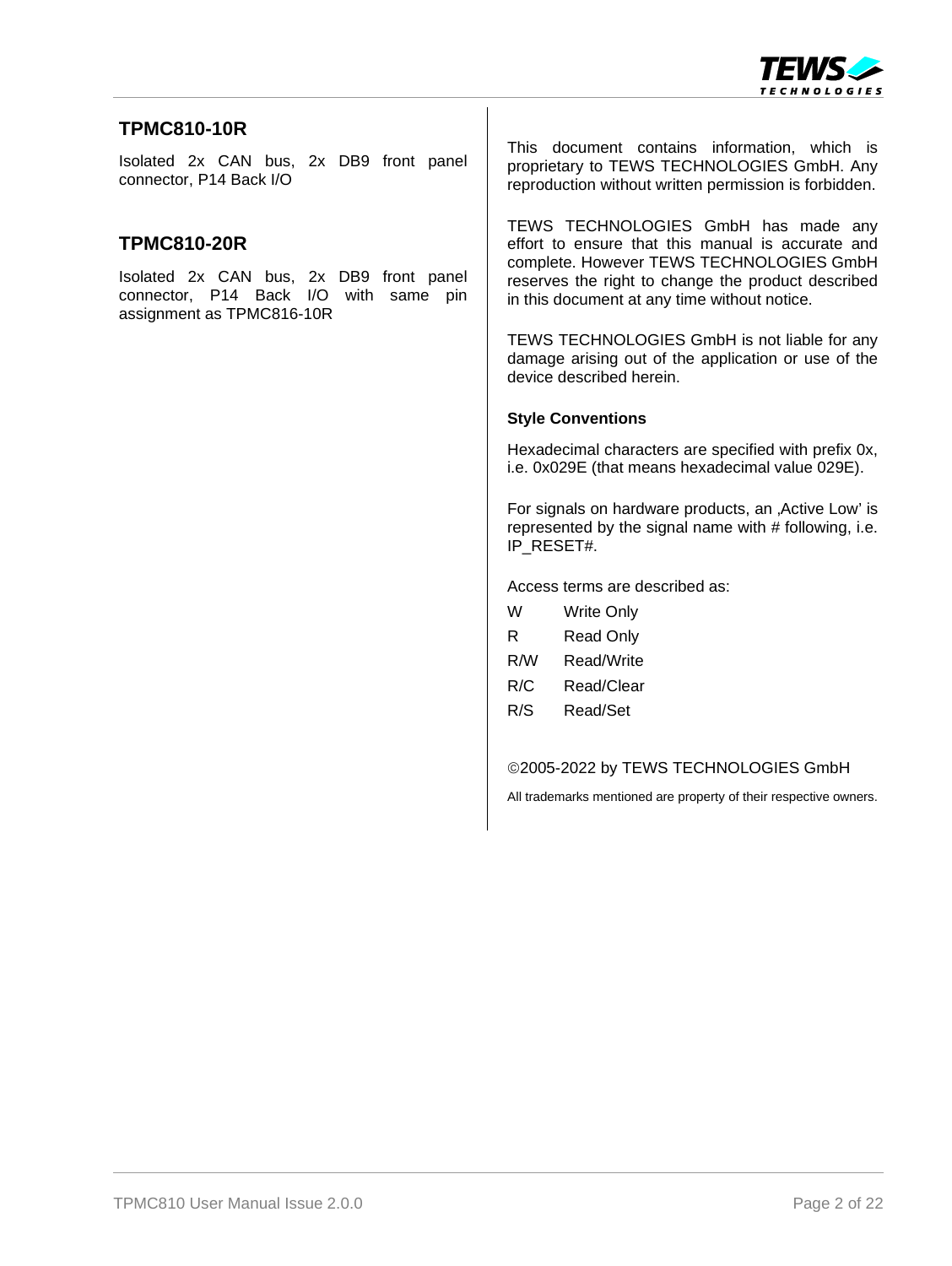

| <b>Issue</b> | <b>Description</b>                                                                                                                                                                                                                                                                                   | <b>Date</b>    |
|--------------|------------------------------------------------------------------------------------------------------------------------------------------------------------------------------------------------------------------------------------------------------------------------------------------------------|----------------|
| 1.0          | <b>First Issue</b>                                                                                                                                                                                                                                                                                   | January 2003   |
| 1.1          | <b>Correction "Configuration EEPROM"</b>                                                                                                                                                                                                                                                             | April 2003     |
| 1.2          | <b>Correction "Configuration EEPROM"</b>                                                                                                                                                                                                                                                             | September 2003 |
| 1.3          | Weight Added and Version                                                                                                                                                                                                                                                                             | April 2004     |
| 1.4          | Corrected PCI Base Address Number in Fig. 3-2                                                                                                                                                                                                                                                        | October 2005   |
| 1.5          | New address TEWS LLC                                                                                                                                                                                                                                                                                 | September 2006 |
| 1.1.6        | New notation for User Manual and Engineering Documentation                                                                                                                                                                                                                                           | June 2009      |
| 1.1.7        | - General Update<br>- Added CAN Data Transmission Rate figures<br>- Updated CAN Channel Interface figure in the DIP Switch<br>Settings subchapter (generic ground symbol instead of earth<br>ground symbol)<br>- Added a note to the Pin Assignment chapter regarding<br>isolated ground connection. | June 2019      |
| 2.0.0        | User Manual Update for TPMC810 V2.0.                                                                                                                                                                                                                                                                 | April 2022     |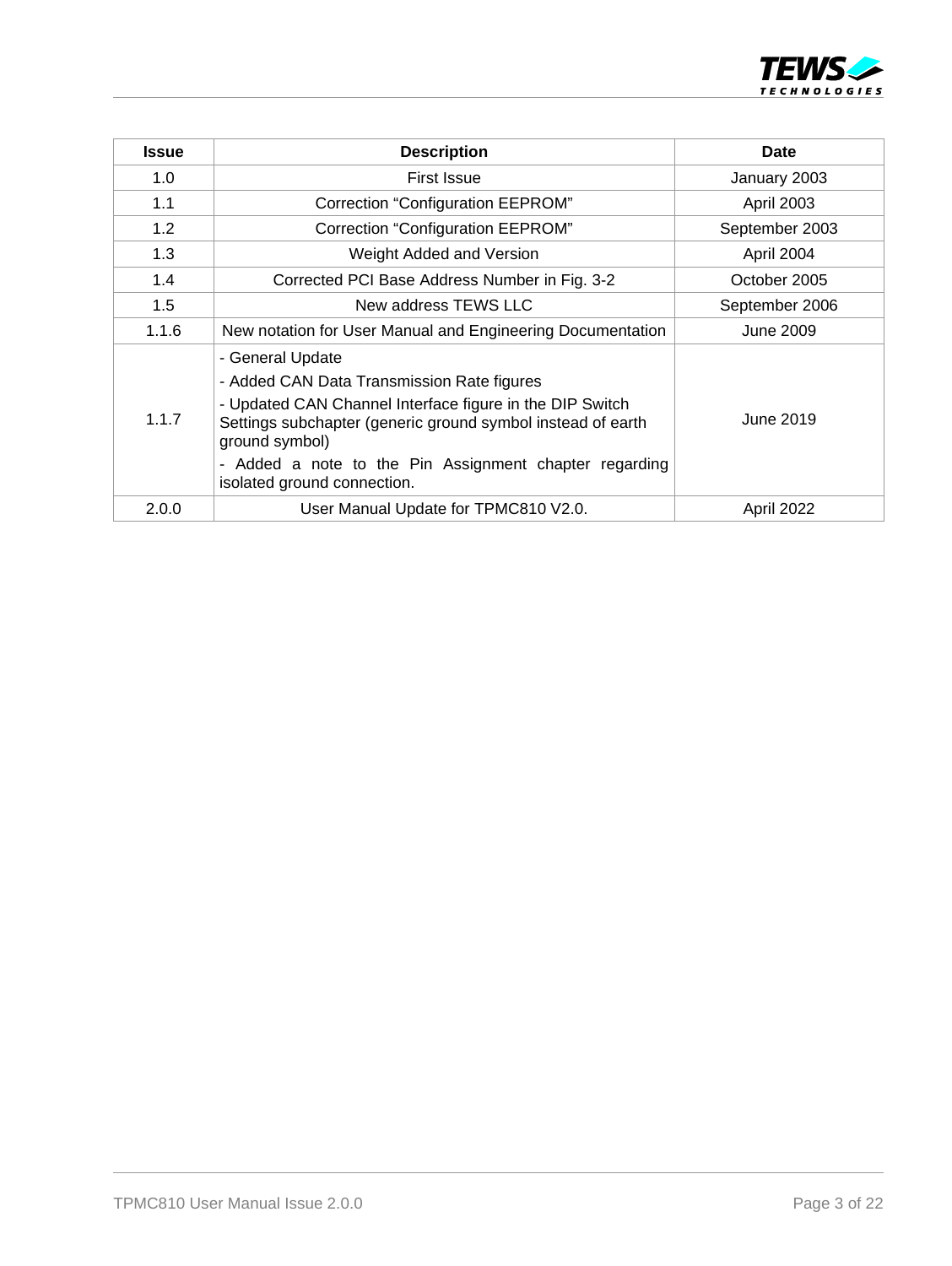

### **Table of Contents**

| 4.5.1 |                         |
|-------|-------------------------|
|       |                         |
|       |                         |
|       |                         |
|       |                         |
| 5.1.1 |                         |
|       |                         |
|       |                         |
|       |                         |
|       |                         |
|       |                         |
|       |                         |
|       |                         |
|       |                         |
|       |                         |
|       | 5.1.2<br>5.1.3<br>5.1.4 |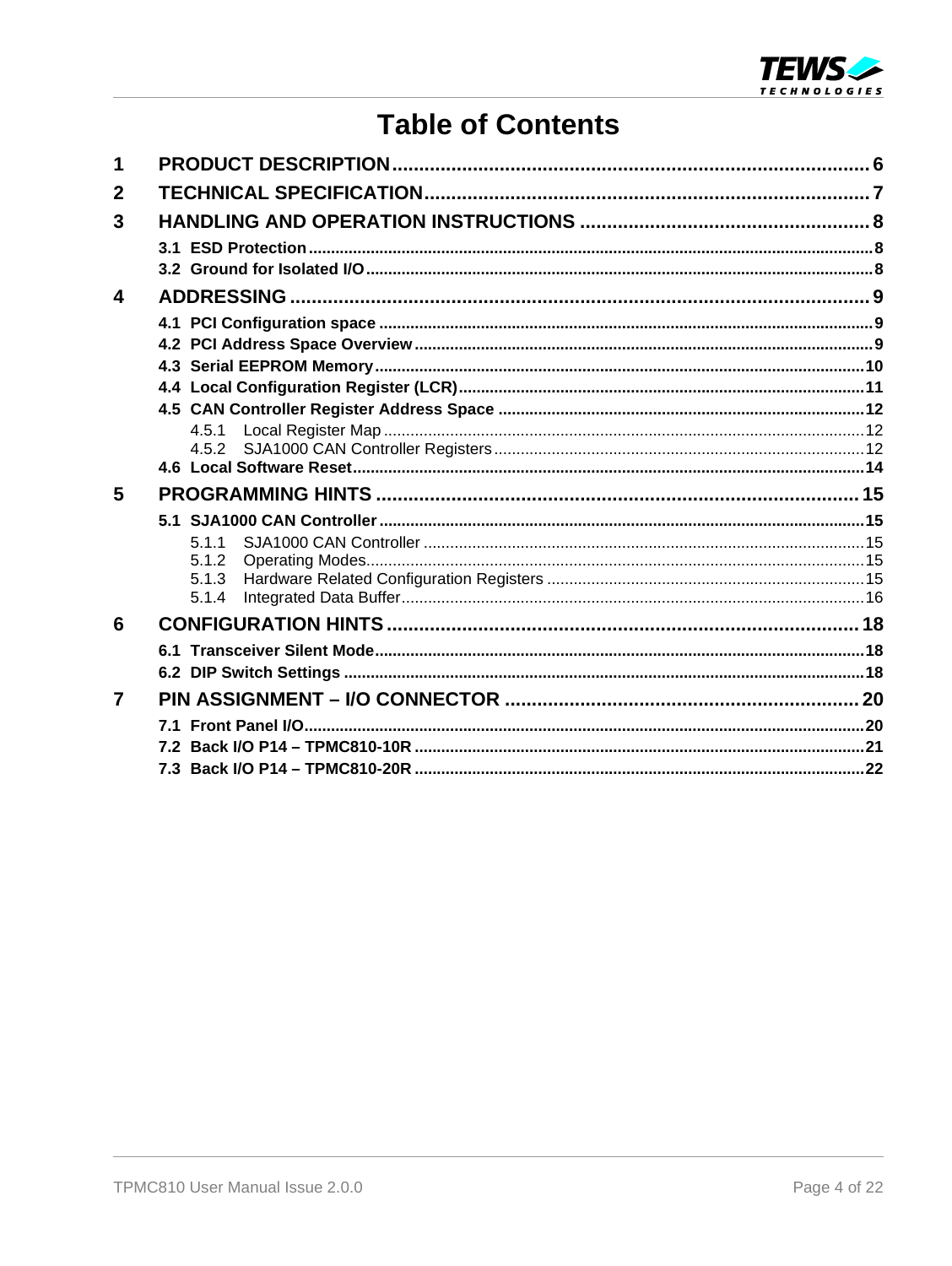

# **List of Figures**

### **List of Tables**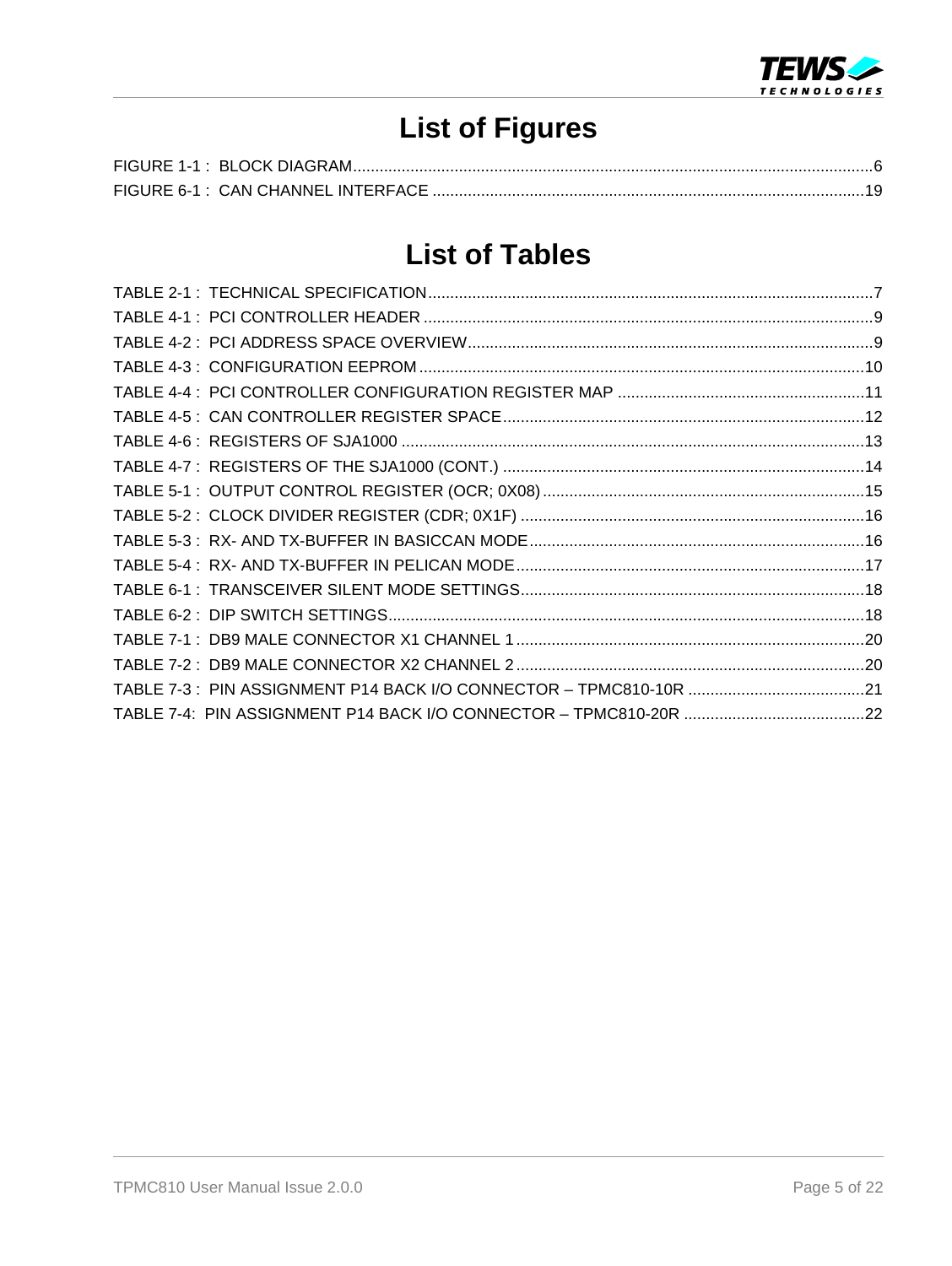

### <span id="page-5-0"></span>**1 Product Description**

The TPMC810 is a standard single-width 32 bit PMC with two independent CAN bus channels, isolated from the main system and from each other.

The TPMC810 provides two Philips/NXP SJA1000 CAN controllers (CAN specification 2.0B supported) and CAN High Speed transceivers are utilized for the CAN bus I/O interface. Data transmission rates from 60kb/s to 1 Mb/s are supported.

An on-board configuration option (DIP switch) is provided for each CAN bus channel to configure onboard termination and/or pass through mode for the CAN bus.

Each channel can generate an interrupt on INTA.

The TPMC810 provides front panel I/O via two DB9 male connectors and rear panel I/O via P14. A special order option providing the same rear I/O pin assignment as TPMC816 is available.



<span id="page-5-1"></span>Figure 1-1 : Block Diagram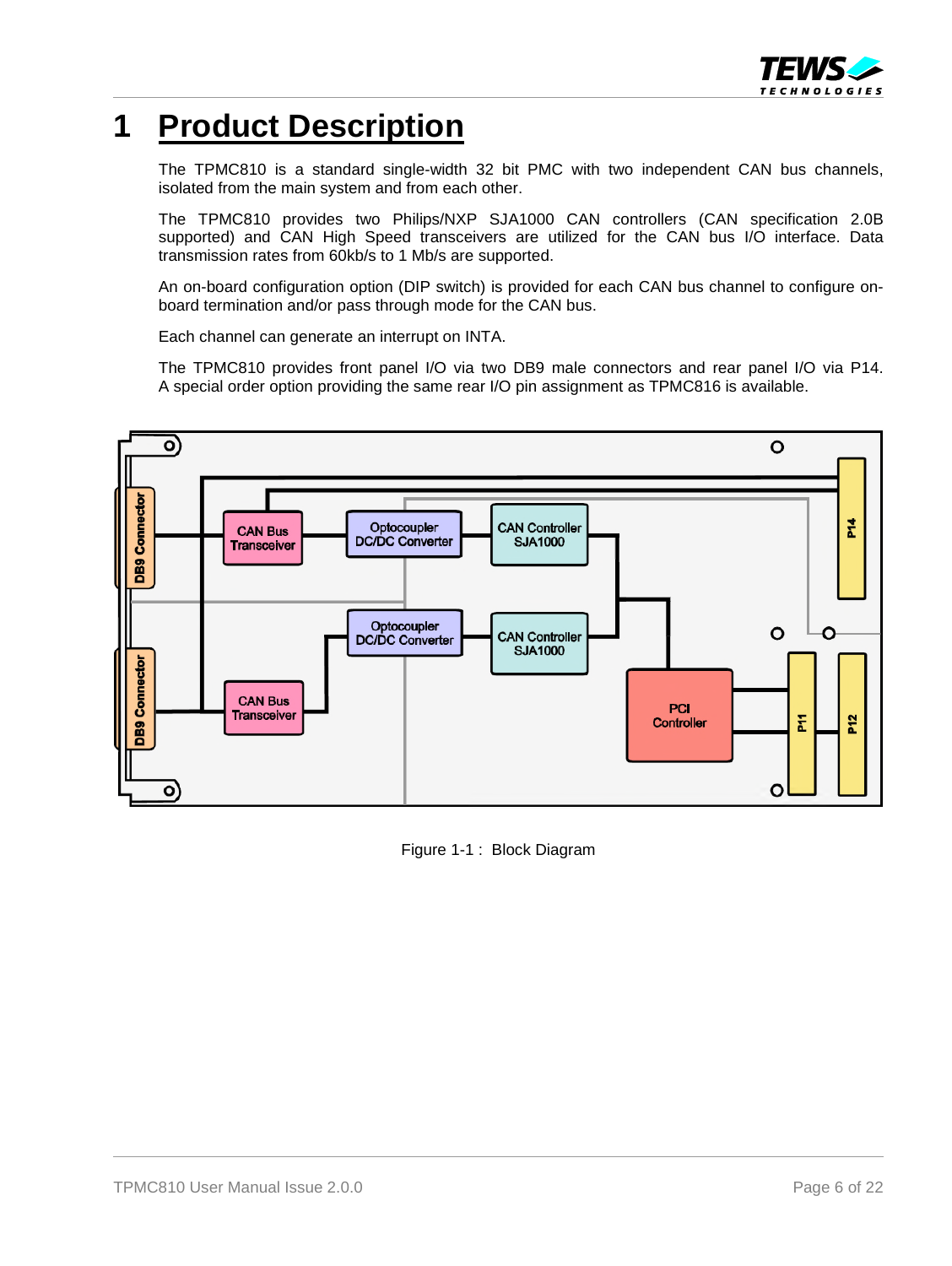

# <span id="page-6-0"></span>**2 Technical Specification**

| <b>PMC</b> Interface              |                                                                                                                                              |                                       |  |  |  |
|-----------------------------------|----------------------------------------------------------------------------------------------------------------------------------------------|---------------------------------------|--|--|--|
|                                   |                                                                                                                                              | PCI Mezzanine Card (PMC) Interface    |  |  |  |
| <b>Mechanical Interface</b>       | Single Size                                                                                                                                  |                                       |  |  |  |
|                                   | PCI Rev. 3.0 compatible                                                                                                                      |                                       |  |  |  |
| <b>Electrical Interface</b>       | 33 MHz / 32 bit PCI                                                                                                                          |                                       |  |  |  |
|                                   |                                                                                                                                              | 3.3V and 5V PCI Signaling Voltage     |  |  |  |
| <b>On Board Devices</b>           |                                                                                                                                              |                                       |  |  |  |
| <b>PCI Target Chip</b>            |                                                                                                                                              | <b>TEWS PCI Interface FPGA</b>        |  |  |  |
| <b>CAN Controller</b>             |                                                                                                                                              | 2 x SJA1000 @ 16MHz (Philips/NXP)     |  |  |  |
| <b>CAN Transceiver</b>            |                                                                                                                                              | 2 x TJA1050 (Philips/NXP)             |  |  |  |
| I/O Interface                     |                                                                                                                                              |                                       |  |  |  |
| <b>Number of CAN Bus Channels</b> | 2 (Isolated against each other)                                                                                                              |                                       |  |  |  |
| <b>CAN Bus Interface</b>          | CAN High Speed (11898-2)                                                                                                                     |                                       |  |  |  |
| <b>CAN Data Transmission Rate</b> | Minimum: 60kbaud (TJA1050 TXD Dominant Time-Out Feature)                                                                                     |                                       |  |  |  |
|                                   | Maximum: 1Mbaud                                                                                                                              |                                       |  |  |  |
| <b>I/O Connector</b>              | 2 x Male DB9 front panel connector                                                                                                           |                                       |  |  |  |
|                                   | PMC P14 I/O (64 pin Mezzanine Connector)                                                                                                     |                                       |  |  |  |
| <b>Physical Data</b>              |                                                                                                                                              |                                       |  |  |  |
| <b>Power Requirements</b>         | 207mA typical @ +5V DC                                                                                                                       |                                       |  |  |  |
| <b>Temperature Range</b>          | Operating                                                                                                                                    | -40 $^{\circ}$ C to +85 $^{\circ}$ C  |  |  |  |
|                                   | Storage                                                                                                                                      | -40 $^{\circ}$ C to +125 $^{\circ}$ C |  |  |  |
|                                   | 527122h                                                                                                                                      |                                       |  |  |  |
|                                   | MTBF values shown are based on calculation according to MIL-HDBK-217F and                                                                    |                                       |  |  |  |
| <b>MTBF</b>                       | MIL-HDBK-217F Notice 2; Environment: GB 20°C.<br>The MTBF calculation is based on component FIT rates provided by the                        |                                       |  |  |  |
|                                   | component suppliers. If FIT rates are not available, MIL-HDBK-217F and<br>MIL-HDBK-217F Notice 2 formulas are used for FIT rate calculation. |                                       |  |  |  |
| <b>Humidity</b>                   | $5 - 95$ % non-condensing                                                                                                                    |                                       |  |  |  |
| Weight                            | 73.3g                                                                                                                                        |                                       |  |  |  |

<span id="page-6-2"></span><span id="page-6-1"></span>Table 2-1 : Technical Specification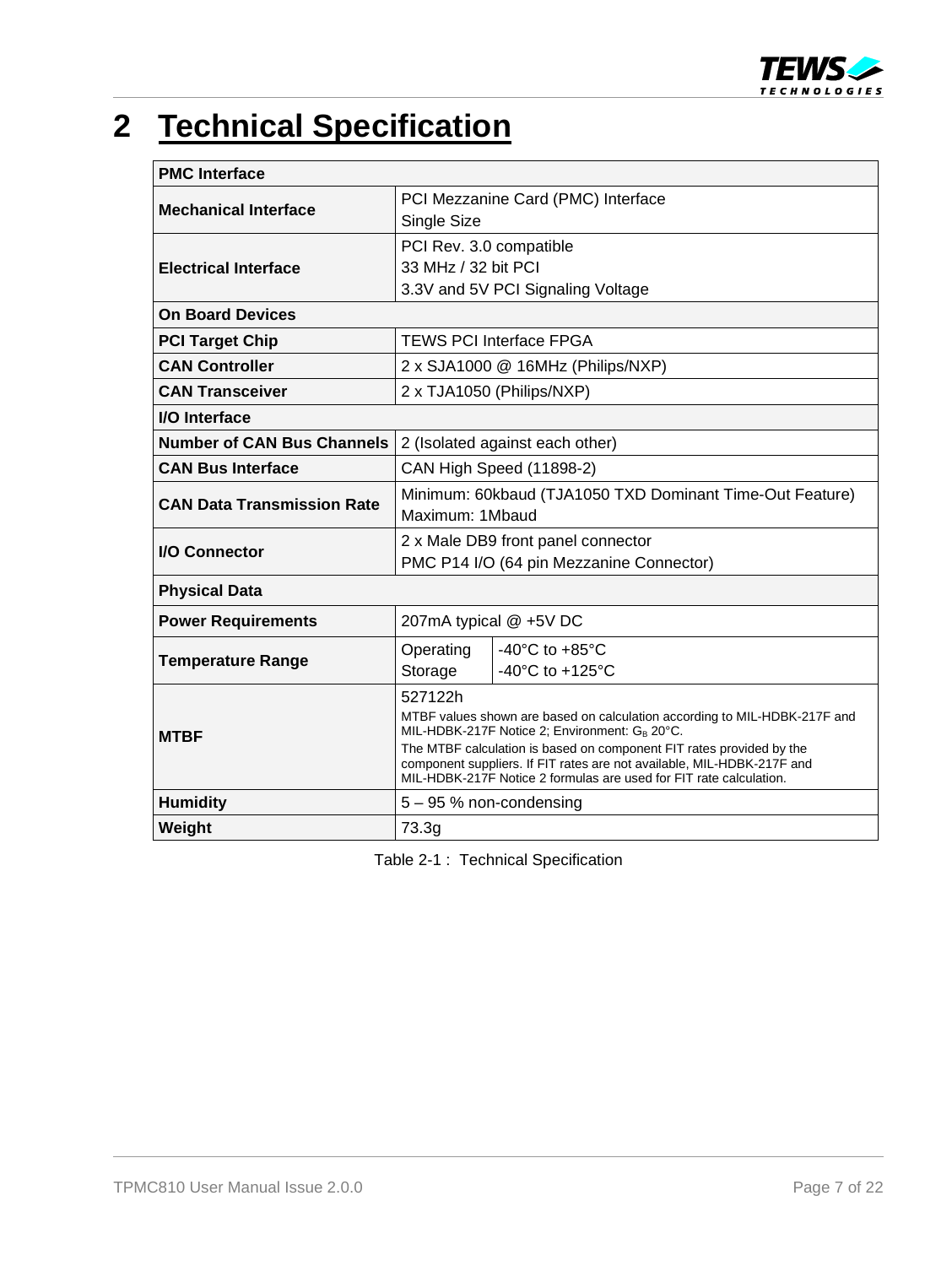

# <span id="page-7-0"></span>**3 Handling and Operation Instructions**

### <span id="page-7-1"></span>**3.1 ESD Protection**



This PMC module is sensitive to static electricity. Packing, unpacking and all other module handling has to be done with appropriate care.

### <span id="page-7-2"></span>**3.2 Ground for Isolated I/O**



I/O Connector's isolated ground signals must be connected to external ground.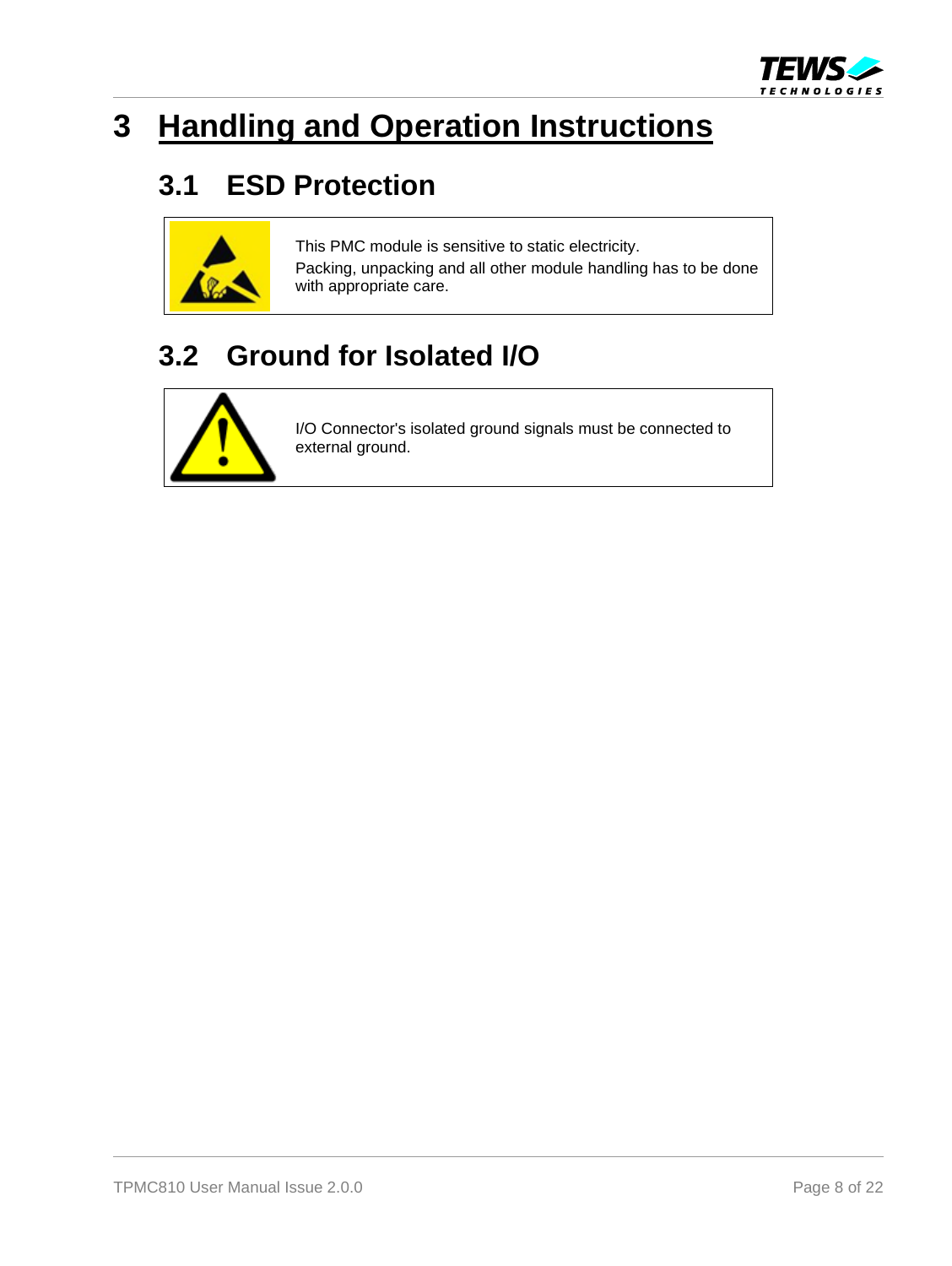

# <span id="page-8-0"></span>**4 Addressing**

### <span id="page-8-1"></span>**4.1 PCI Configuration space**

| <b>PCI CFG</b><br>Register | Write '0' to all unused (Reserved) bits | <b>PCI</b><br>writeable                             | <b>Initial Values</b><br>(Hex Values) |                     |        |              |
|----------------------------|-----------------------------------------|-----------------------------------------------------|---------------------------------------|---------------------|--------|--------------|
| <b>Address</b>             | 31<br>24                                | 23<br>16                                            | 15<br>8                               | $\overline{7}$<br>0 |        |              |
| 0x00                       |                                         | Device ID                                           |                                       | Vendor ID           | N      | 032A 1498    |
| 0x04                       |                                         | <b>Status</b>                                       |                                       | Command             | Υ      | 0280<br>0000 |
| 0x08                       |                                         | Class Code                                          |                                       | <b>Revision ID</b>  | N      | 028000 00    |
| 0x0C                       | not supported                           | Header Type                                         | not supported                         | not supported       | Y[7:0] | 00 00 00 00  |
| 0x10                       |                                         | PCI Base Address 0 for MEM Mapped Config. Registers |                                       |                     | Υ      | FFFFFF80     |
| 0x14                       |                                         | PCI Base Address 1 for I/O Mapped Config. Registers |                                       |                     | Υ      | FFFFFF81     |
| 0x18                       |                                         | PCI Base Address 2 for Local Address Space 0        |                                       |                     | Υ      | FFFFFE00     |
| 0x1C                       |                                         | Y                                                   | 00000000                              |                     |        |              |
| 0x20                       |                                         | Υ                                                   | 00000000                              |                     |        |              |
| 0x24                       |                                         |                                                     | not supported                         |                     | Υ      | 00000000     |
| 0x28                       |                                         |                                                     | not supported                         |                     | N      | 00000000     |
| 0x2C                       |                                         | Subsystem ID                                        |                                       | Subsystem Vendor ID | N      | 000A 1498    |
| 0x30                       |                                         |                                                     | not supported                         |                     | Υ      | 00000000     |
| 0x34                       |                                         | Reserved                                            |                                       | Cap. Ptr.           | N      | 000000 40    |
| 0x38                       | Reserved                                |                                                     |                                       |                     |        | 00000000     |
| 0x3C                       | Max_Lat                                 | Min_Gnt                                             | Interrupt Pin                         | Interrupt Line      | Y[7:0] | 00 00 01 00  |
| $0x40 -$<br>0xFF           |                                         | 00000000                                            |                                       |                     |        |              |

<span id="page-8-4"></span>Table 4-1 : PCI Controller Header

# <span id="page-8-3"></span><span id="page-8-2"></span>**4.2 PCI Address Space Overview**

| <b>PCI</b><br><b>BAR</b> | <b>PCI Base Address</b><br>(Offset in PCI<br>Configuration<br>Space) | <b>PCI</b><br><b>Space</b><br><b>Mapping</b> | <b>Size</b><br>(Byte) | <b>Port</b><br><b>Width</b><br>(Bit) | <b>Endian</b><br><b>Mode</b> | <b>Description</b>                            |
|--------------------------|----------------------------------------------------------------------|----------------------------------------------|-----------------------|--------------------------------------|------------------------------|-----------------------------------------------|
| 0                        | 2(0x18)                                                              | MEM                                          | 512                   | 8                                    | <b>BIG</b>                   | <b>CAN Controller</b><br><b>Address Space</b> |
|                          | 3(0x1C)                                                              |                                              |                       |                                      |                              | Not Used                                      |
| $\overline{2}$           | 4(0x20)                                                              |                                              |                       |                                      |                              | Not Used                                      |
| 3                        | 5(0x24)                                                              | ۰                                            | ۰                     |                                      | -                            | Not Used                                      |

<span id="page-8-5"></span>Table 4-2 : PCI Address Space Overview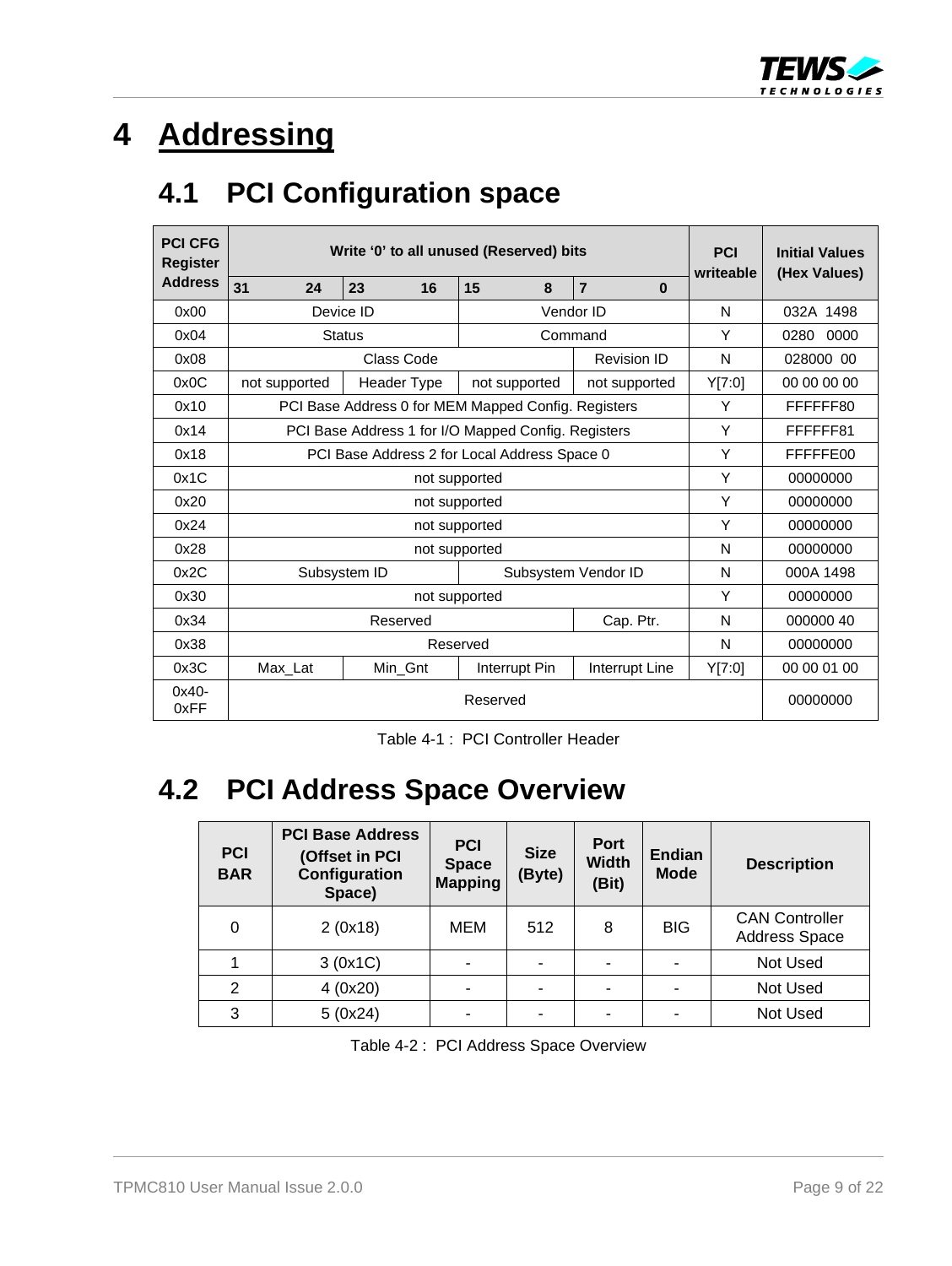

### <span id="page-9-0"></span>**4.3 Serial EEPROM Memory**

The serial EEPROM memory contains by default the TEWS PCI Interface FPGA configuration data for compatibility reasons. However, the entire configuration data are stored within and loaded from the internal flash of the PCI target chip.

| <b>Address</b>   | <b>Offset</b> |        |        |        |        |        |        |        |
|------------------|---------------|--------|--------|--------|--------|--------|--------|--------|
|                  | 0x00          | 0x02   | 0x04   | 0x06   | 0x08   | 0x0A   | 0x0C   | 0x0E   |
| 0x00             | 0x032A        | 0x1498 | 0x0280 | 0x0000 | 0x0280 | 0x0000 | s.b.   | 0x1498 |
| 0x10             | 0x0000        | 0x0040 | 0x0000 | 0x0100 | 0x4801 | 0x0001 | 0x0000 | 0x0000 |
| 0x20             | 0x0000        | 0x0006 | 0x0000 | 0x0003 | 0x0FFF | 0xFE00 | 0x0000 | 0x0000 |
| 0x30             | 0x0000        | 0x0000 | 0x0000 | 0x0000 | 0x0000 | 0x0000 | 0x0000 | 0x0001 |
| 0x40             | 0x0000        | 0x0000 | 0x0000 | 0x0000 | 0x0000 | 0x0000 | 0x0000 | 0x0000 |
| 0x50             | 0x1502        | 0x4120 | 0x0000 | 0x0000 | 0x0000 | 0x0000 | 0x0000 | 0x0000 |
| 0x60             | 0x0000        | 0x0000 | 0x0000 | 0x0081 | 0x0000 | 0x0181 | 0x0000 | 0x0000 |
| 0x70             | 0x0000        | 0x0000 | 0x0030 | 0x0041 | 0x0078 | 0x0040 | 0x0224 | 0x96D0 |
| 0x80             | 0x0000        | 0x0000 | 0x0000 | 0x0000 | 0xFFFF | 0xFFFF | 0xFFFF | 0xFFFF |
| 0x90             | 0xFFFF        | 0xFFFF | 0xFFFF | 0xFFFF | 0xFFFF | 0xFFFF | 0xFFFF | 0xFFFF |
| 0xA0             | 0xFFFF        | 0xFFFF | 0xFFFF | 0xFFFF | 0xFFFF | 0xFFFF | 0xFFFF | 0xFFFF |
| 0xB0             | 0xFFFF        | 0xFFFF | 0xFFFF | 0xFFFF | 0xFFFF | 0xFFFF | 0xFFFF | 0xFFFF |
| 0xC0             | 0xFFFF        | 0xFFFF | 0xFFFF | 0xFFFF | 0xFFFF | 0xFFFF | 0xFFFF | 0xFFFF |
| 0xD <sub>0</sub> | 0xFFFF        | 0xFFFF | 0xFFFF | 0xFFFF | 0xFFFF | 0xFFFF | 0xFFFF | 0xFFFF |
| 0xE0             | 0xFFFF        | 0xFFFF | 0xFFFF | 0xFFFF | 0xFFFF | 0xFFFF | 0xFFFF | 0xFFFF |
| 0xF <sub>0</sub> | 0xFFFF        | 0xFFFF | 0xFFFF | 0xFFFF | 0xFFFF | 0xFFFF | 0xFFFF | 0xFFFF |

Table 4-3 : Configuration EEPROM

<span id="page-9-1"></span>Subsystem-ID Value (Offset 0x0C): TPMC810-10 0x000A

TPMC810-20 0x0014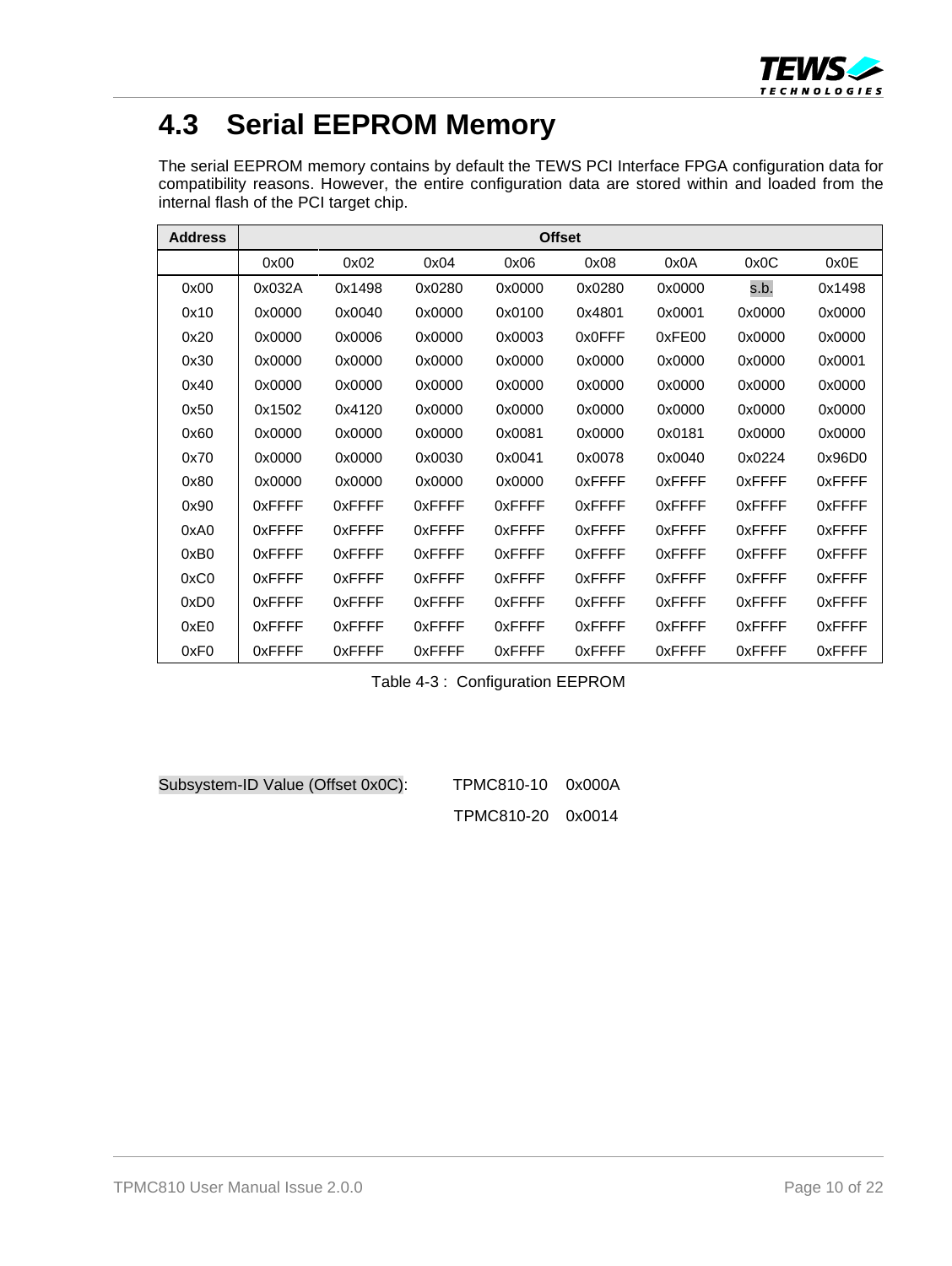

### <span id="page-10-0"></span>**4.4 Local Configuration Register (LCR)**

**The PCI base address for the PCI Controller Configuration Registers is PCI Base Address 0 (PCI Memory Space, Offset 0x10 in the PCI Configuration Space) or PCI Base Address 1 (PCI I/O Space, Offset 0x14 in the PCI Configuration Space).** 

**Do not change hardware dependent bit settings in the PCI Controller Configuration Registers.** 

| Offset from<br><b>PCI Base</b><br><b>Address</b> | <b>Register</b>                                  | <b>Value</b> | <b>Description</b>                            |
|--------------------------------------------------|--------------------------------------------------|--------------|-----------------------------------------------|
| 0x00                                             | Local Address Space 0 Range                      | 0x0FFF_FE00  | <b>CAN Controller</b><br><b>Address Space</b> |
| 0x04                                             | Local Address Space 1 Range                      | 0x0000_0000  | N/A                                           |
| 0x08                                             | Local Address Space 2 Range                      | 0x0000_0000  | N/A                                           |
| 0x0C                                             | Local Address Space 3 Range                      | 0x0000_0000  | N/A                                           |
| 0x10                                             | <b>Expansion ROM Range</b>                       | 0x0000_0000  |                                               |
| 0x14                                             | Local Address Space 0 Local Base Address (Remap) | 0x0000_0001  |                                               |
| 0x18                                             | Local Address Space 0 Local Base Address (Remap) | 0x0000_0000  |                                               |
| 0x1C                                             | Local Address Space 0 Local Base Address (Remap) | 0x0000_0000  |                                               |
| 0x20                                             | Local Address Space 0 Local Base Address (Remap) | 0x0000_0000  |                                               |
| 0x24                                             | Expansion ROM Local Base Address (Remap)         | 0x0000_0000  |                                               |
| 0x28                                             | Local Address Space 0 Bus Region Descriptor      | 0x1502_4120  |                                               |
| 0x2C                                             | Local Address Space 1 Bus Region Descriptor      | 0x0000_0000  |                                               |
| 0x30                                             | Local Address Space 2 Bus Region Descriptor      | 0x0000_0000  |                                               |
| 0x34                                             | Local Address Space 3 Bus Region Descriptor      | 0x0000_0000  |                                               |
| 0x38                                             | Local Exp. ROM Descriptor                        | 0x0000_0000  |                                               |
| 0x3C                                             | Chip Select 0 Base Address                       | 0x0000_0081  |                                               |
| 0x40                                             | Chip Select 1 Base Address                       | 0x0000_0181  |                                               |
| 0x44                                             | Chip Select 2 Base Address                       | 0x0000_0000  |                                               |
| 0x48                                             | Chip Select 3 Base Address                       | 0x0000_0000  |                                               |
| 0x4C                                             | <b>Interrupt Control/Status</b>                  | 0x0041       |                                               |
| 0x4E                                             | <b>EEPROM Write Protect Boundary</b>             | 0x0030       |                                               |
| 0x50                                             | Miscellaneous Control Register                   | 0x0078_0040  |                                               |
| 0x54                                             | General Purpose I/O Control                      | 0x0224_96D0  |                                               |
| 0x70                                             | Hidden1 Power Management data select             | 0x0000_0000  |                                               |
| 0x74                                             | Hidden 2 Power Management data scale             | 0x0000_0000  |                                               |

<span id="page-10-1"></span>Table 4-4 : PCI Controller Configuration Register Map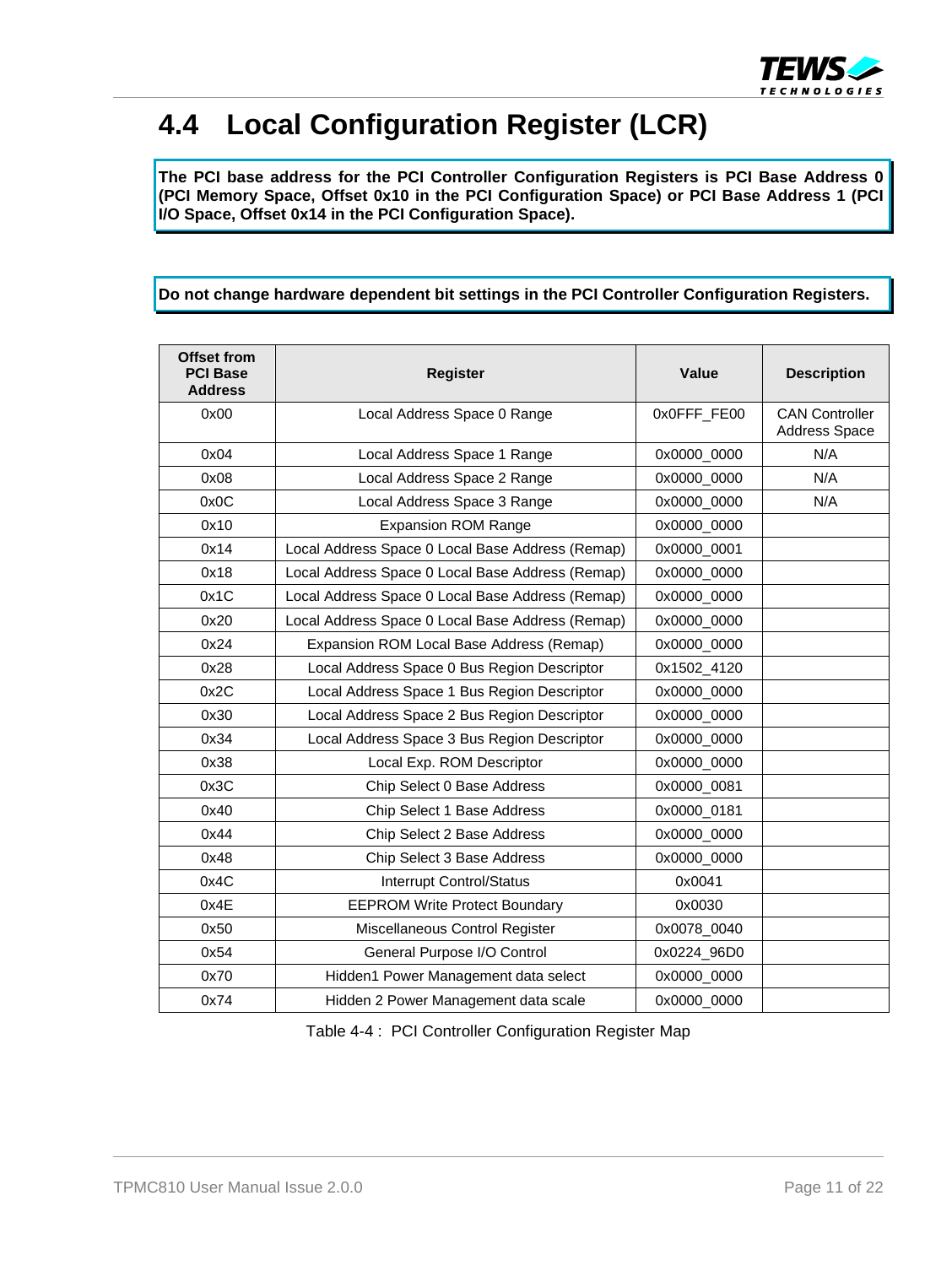

### <span id="page-11-0"></span>**4.5 CAN Controller Register Address Space**

### <span id="page-11-1"></span>**4.5.1 Local Register Map**

All local registers of the TPMC810 are accessible in the memory space of the PMC module.

**The PCI base address for the Local Registers is PCI Base Address 2 (PCI Memory Space, Offset 0x18 in the PCI Configuration Space).** 

| <b>CAN CONTROLLER REGISTER SPACE</b>                           |                                          |   |  |  |  |
|----------------------------------------------------------------|------------------------------------------|---|--|--|--|
| Offset to PCI<br><b>Register Name</b><br><b>Base Address 2</b> |                                          |   |  |  |  |
|                                                                | <b>CAN Controller Channel 1</b>          |   |  |  |  |
| 0x000                                                          | <b>CAN Controller CH1 Address 0</b>      | 8 |  |  |  |
| 0x001                                                          | <b>CAN Controller CH1 Address 1</b>      | 8 |  |  |  |
| 0x002                                                          | <b>CAN Controller CH1 Address 2</b>      | 8 |  |  |  |
| .                                                              |                                          | . |  |  |  |
| 0x07F                                                          | CAN Controller CH1 Address 127           | 8 |  |  |  |
| 0x080  0x0FF                                                   |                                          |   |  |  |  |
|                                                                | <b>CAN Controller Channel 2</b>          |   |  |  |  |
| 0x100                                                          | CAN Controller CH <sub>2</sub> Address 0 | 8 |  |  |  |
| 0x101                                                          | <b>CAN Controller CH2 Address 1</b>      | 8 |  |  |  |
| 0x102                                                          | <b>CAN Controller CH2 Address 2</b>      | 8 |  |  |  |
| .                                                              | $\cdots$                                 |   |  |  |  |
| 0x17F                                                          | <b>CAN Controller CH2 Address 127</b>    | 8 |  |  |  |
| 0x180  0x1FF                                                   | Reserved                                 |   |  |  |  |

Table 4-5 : CAN Controller Register Space

### <span id="page-11-3"></span><span id="page-11-2"></span>**4.5.2 SJA1000 CAN Controller Registers**

The SJA1000 is controlled via a set of registers (control segment) and a RAM (message buffer).

The following table "Registers of the SJA1000" lists these registers grouped according to their usage in a system, the addresses are decimal values.

Note that some registers are available in PeliCAN Mode only and that the Control Register is available in BasicCAN Mode only. Furthermore some registers are read only or write only and some can be accessed during Reset Mode only.

For more information about the registers with respect to read and/or write access, bit definition and reset values, please consult the SJA1000 CAN Controller data sheet. See also chapter "Programming Hints" for some general register settings.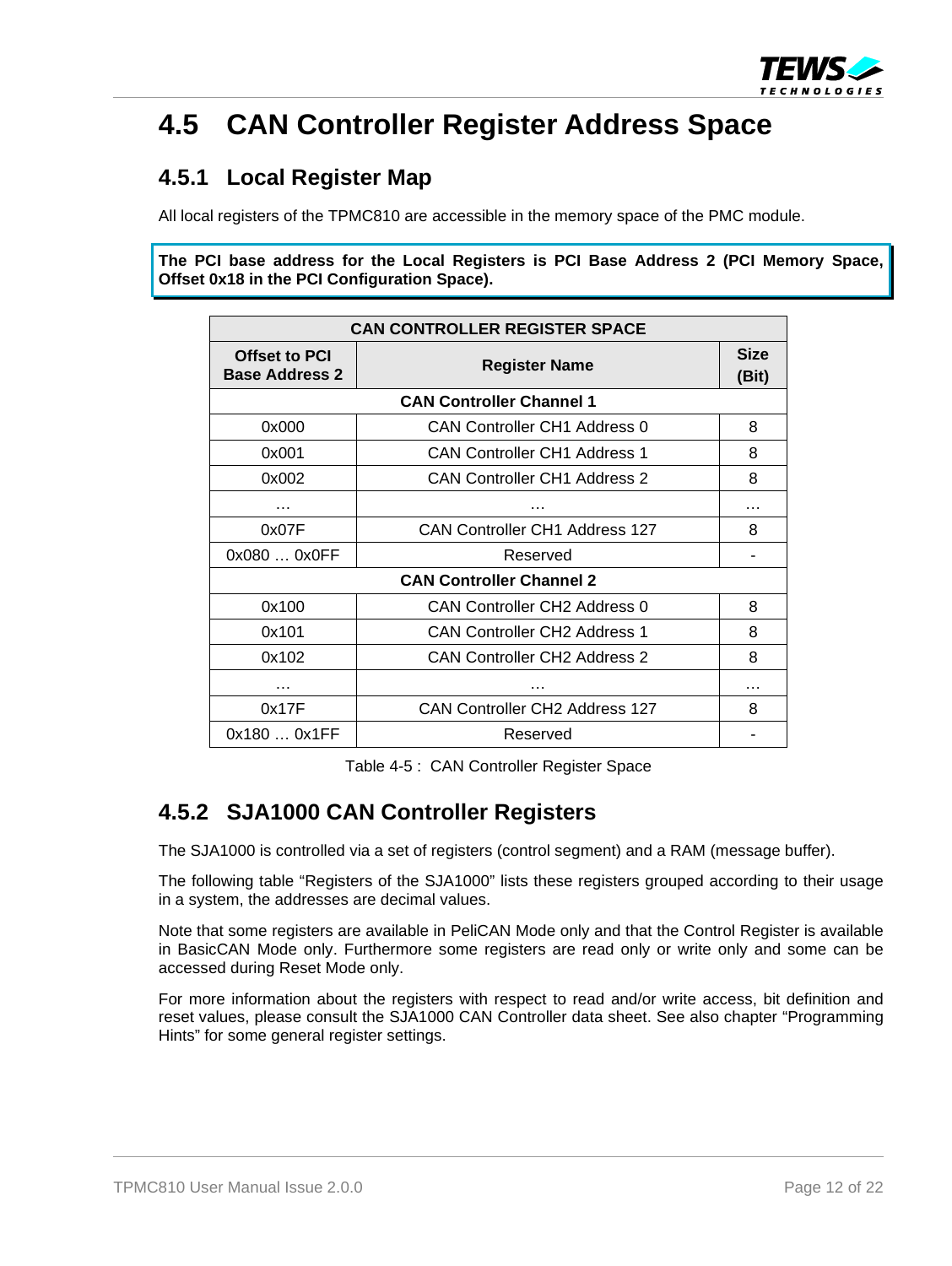

|                                                        | <b>Register Name</b>  |                             |                  | <b>Register Address</b><br>(decimal) |                                |                                                                                                                                         |  |
|--------------------------------------------------------|-----------------------|-----------------------------|------------------|--------------------------------------|--------------------------------|-----------------------------------------------------------------------------------------------------------------------------------------|--|
| <b>Type of Usage</b>                                   |                       |                             | (Symbol)         | <b>PeliCAN</b><br><b>Mode</b>        | <b>BasicCAN</b><br><b>Mode</b> | <b>Function</b>                                                                                                                         |  |
|                                                        | Mode                  |                             |                  | $\mathbf 0$                          |                                | Sleep-, Acceptance Filter-,<br>Self Test-, Listen Only- and<br><b>Reset Mode selection</b>                                              |  |
|                                                        | Control               |                             | (CR)             |                                      | 0                              | Reset Mode selection in<br><b>BasicCAN Mode</b>                                                                                         |  |
| Elements for selecting<br>different operation<br>modes | Command               |                             | (CMR)            |                                      | 1                              | Sleep Mode command in<br>BasicCAN Mode                                                                                                  |  |
|                                                        | Clock Divider         |                             | (CDR)            | 31                                   | 31                             | Set-up of clock signal at<br>CLKOUT (pin 7) selection of<br>PeliCAN Mode, Comparator<br>Bypass Mode, TX1 (pin 14)<br><b>Output Mode</b> |  |
|                                                        | Acceptance            | Code,<br>Mask               | (ACR)<br>(AMR)   | 16-19<br>20-23                       | 4,<br>5                        | Selection of bit patterns for<br><b>Acceptance Filtering</b>                                                                            |  |
| Elements for setting up<br>the CAN<br>communication    | <b>Bus Timing</b>     | $\mathbf 0$<br>$\mathbf{1}$ | (BTR0)<br>(BTR1) | 6<br>7                               | 6<br>$\overline{7}$            | Set-up of Bit Timing<br>Parameters                                                                                                      |  |
|                                                        | <b>Output Control</b> |                             | (OCR)            | 8                                    | 8                              | Selection of Output Driver<br>properties                                                                                                |  |
|                                                        | Command               |                             | (CMR)            | 1                                    | 1                              | <b>Commands for Self</b><br>Reception, Clear Data<br>Overrun, Release Receive<br>Buffer, Abort Transmission<br>and Transmission Request |  |
| Basic elements for the<br><b>CAN</b> communication     | Status                |                             |                  | 2                                    | $\overline{2}$                 | Status of message buffers,<br>status of CAN Core Block                                                                                  |  |
|                                                        | Interrupt             |                             | (IR)             | 3                                    | 3                              | CAN Interrupt flags                                                                                                                     |  |
|                                                        | Interrupt Enable      |                             | (IER)            | 4                                    |                                | Enable/disable of interrupt<br>events in PeliCAN Mode                                                                                   |  |
|                                                        | Control               |                             | (CR)             |                                      | 0                              | Enable/disable of interrupt<br>events in BasicCAN Mode                                                                                  |  |

<span id="page-12-0"></span>

| Table 4-6: Registers of SJA1000 |  |  |
|---------------------------------|--|--|
|---------------------------------|--|--|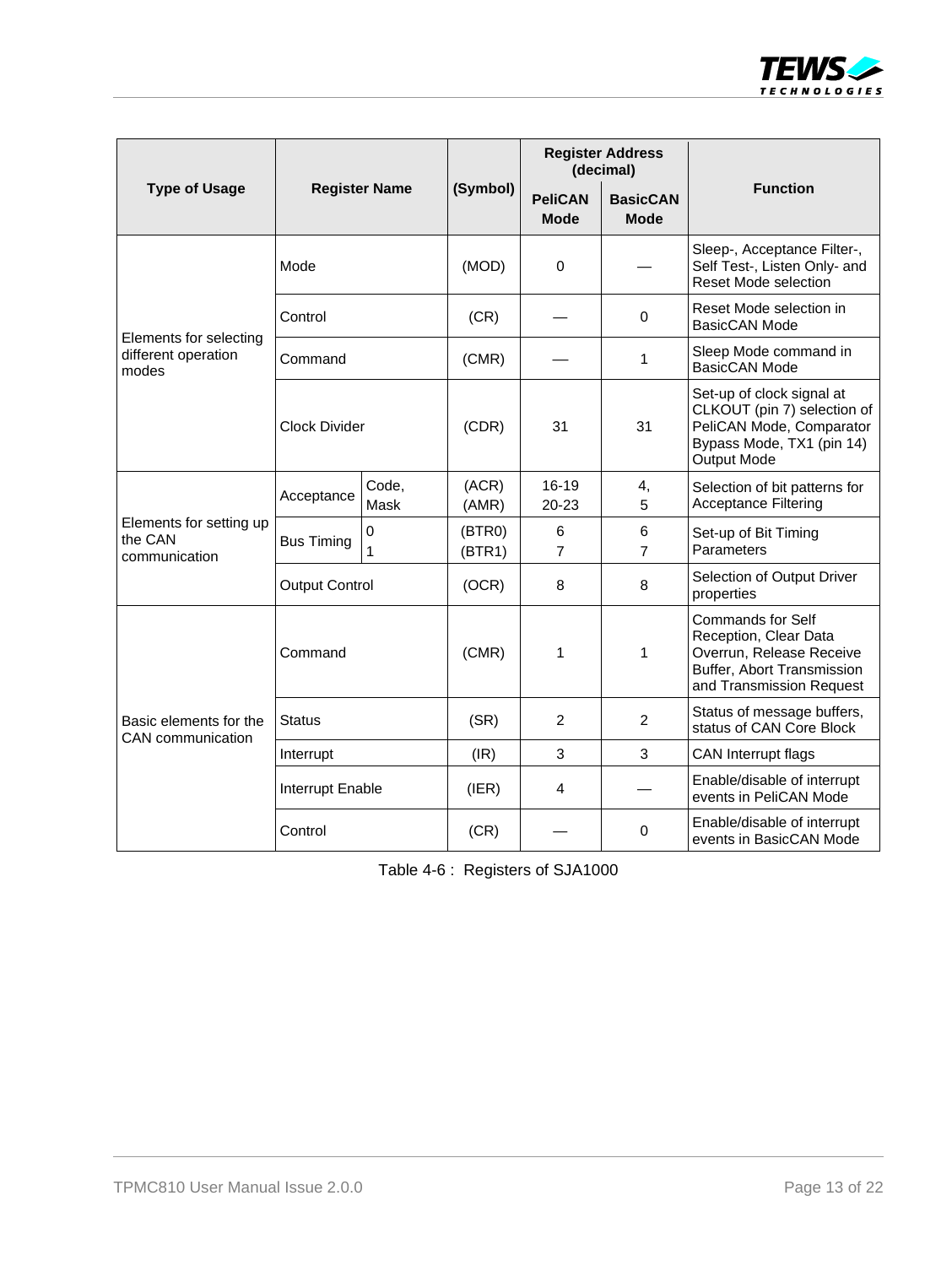

|                                                        |                                 |          | <b>Register Address</b><br>(decimal) |                                |                                                                                                       |
|--------------------------------------------------------|---------------------------------|----------|--------------------------------------|--------------------------------|-------------------------------------------------------------------------------------------------------|
| <b>Type of Usage</b>                                   | <b>Register Name</b>            | (Symbol) | <b>PeliCAN</b><br><b>Mode</b>        | <b>BasicCAN</b><br><b>Mode</b> | <b>Function</b>                                                                                       |
|                                                        | <b>Arbitration Lost Capture</b> | (ALC)    | 11                                   |                                | Shows bit position, where<br>arbitration was lost                                                     |
|                                                        | Error Code Capture              | (ECC)    | 12                                   |                                | Shows last error type and<br>location                                                                 |
| Elements for a<br>comprehensive error<br>detection and | <b>Error Warning Limit</b>      | (EWLR)   | 13                                   |                                | Selection of threshold for<br>generating an Error Warning<br>Interrupt                                |
|                                                        | <b>RX Error Counter</b>         | (RXERR)  | 14                                   |                                | Reflects the current value of<br>the Receive Error Counter                                            |
| analyzing                                              | <b>TX Error Counter</b>         | (TXERR)  | 14, 15                               |                                | Reflects the current value of<br>the Transmit Error Counter                                           |
|                                                        | Rx Message Counter              | (RMC)    | 29                                   |                                | Number of messages in the<br><b>Receive FIFO</b>                                                      |
|                                                        | Rx Buffer Start Addr.           | (RBSA)   | 30                                   |                                | Shows the current internal<br>RAM address of the<br>message available in the<br><b>Receive Buffer</b> |
| Message buffers                                        | <b>Transmit Buffer</b>          | (TXBUF)  | 16-28                                | $10 - 19$                      |                                                                                                       |
|                                                        | Receive Buffer                  | (RXBUF)  | 16-28                                | 20-29                          |                                                                                                       |

|  | Table 4-7: Registers of the SJA1000 (cont.) |  |
|--|---------------------------------------------|--|
|--|---------------------------------------------|--|

### <span id="page-13-1"></span><span id="page-13-0"></span>**4.6 Local Software Reset**

A Local Software Reset signal may be used to reset the on board local logic.

The local reset is active during PCI reset or if the PCI Adapter Software Reset bit is set in the Miscellaneous Control Register CNTRL (offset 0x50) in the PCI Controller Register Space.

#### **CNTRL[30] PCI Adapter Software Reset:**

Value of 1 issues a reset to the local logic. The local logic remains in this reset condition until the PCI Host clears the bit. The contents of the PCI Controller Configuration Registers are not reset.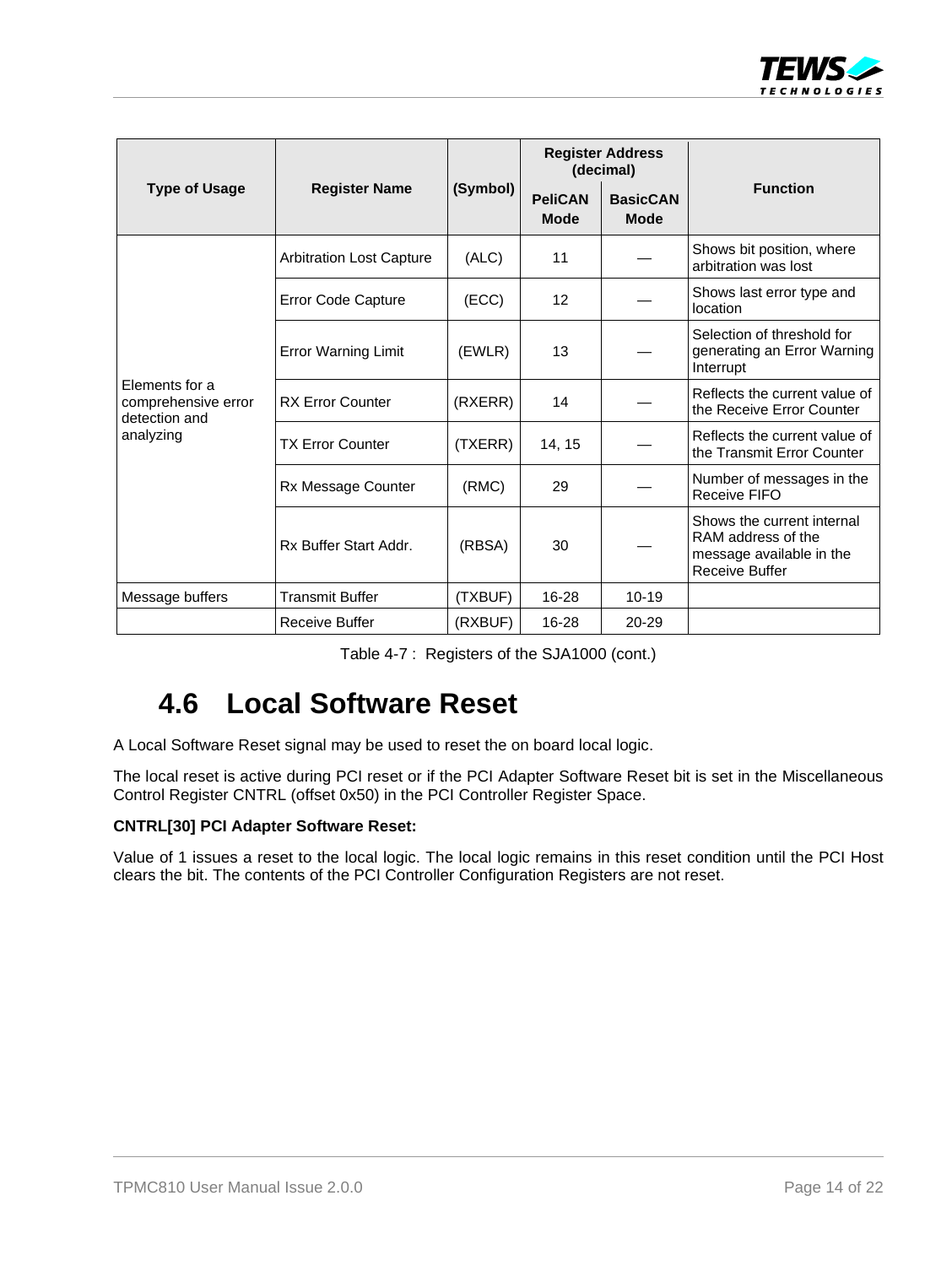

### <span id="page-14-0"></span>**5 Programming Hints**

### <span id="page-14-1"></span>**5.1 SJA1000 CAN Controller**

### <span id="page-14-2"></span>**5.1.1 SJA1000 CAN Controller**

The SJA1000 clock input frequency is 16 MHz (for both SJA1000 controllers).

See chapter "SJA1000 CAN Controller Registers" for an overview of all registers in the different modes. Note that some registers are available in PeliCAN Mode only and that the Control Register is available in BasicCAN Mode only. Furthermore some registers are read only or write only and some can be accessed during Reset Mode only.

A transmit message has to be written to the transmit buffer. After a successful reception the microprocessor may read the received message from the receive buffer and then release it for further use.

### <span id="page-14-3"></span>**5.1.2 Operating Modes**

For register access, two different modes have to be distinguished:

- Reset Mode
- Operating Mode

The Reset Mode (see SJA1000 Control Register (CR; 0x0) for BasicCAN or Mode Register (MOD; 0x0) for PeliCAN, bit Reset Request) is entered automatically after a hardware-reset or when the controller enters the bus-off state (see Status Register, bit Bus Status).

The operating mode is activated by resetting of the reset request bit in the control register.

### <span id="page-14-4"></span>**5.1.3 Hardware Related Configuration Registers**

The SJA1000 Output Control Register and Clock Divider Register have to be programmed as follows (SJA1000 controller must be in Reset Mode):

| <b>Bit</b>     | Symbol             | <b>Description</b>                     |
|----------------|--------------------|----------------------------------------|
| 7              | OCTP1              | 11 : Push-Pull output stage            |
| 6              | OCTN <sub>1</sub>  |                                        |
| 5              | OCPOL1             | Normal polarity<br>0:                  |
| 4              | OCTP <sub>0</sub>  | 11: Push-Pull output stage             |
| 3              | <b>OCTN0</b>       |                                        |
| $\overline{2}$ | OCPOL <sub>0</sub> | Normal polarity<br>0 :                 |
|                | OCMODE1            | 01 : Test output mode (bit reflection) |
| 0              | OCMODE0            | Normal output mode<br>10 :             |

<span id="page-14-5"></span>Table 5-1 : Output Control Register (OCR; 0x08)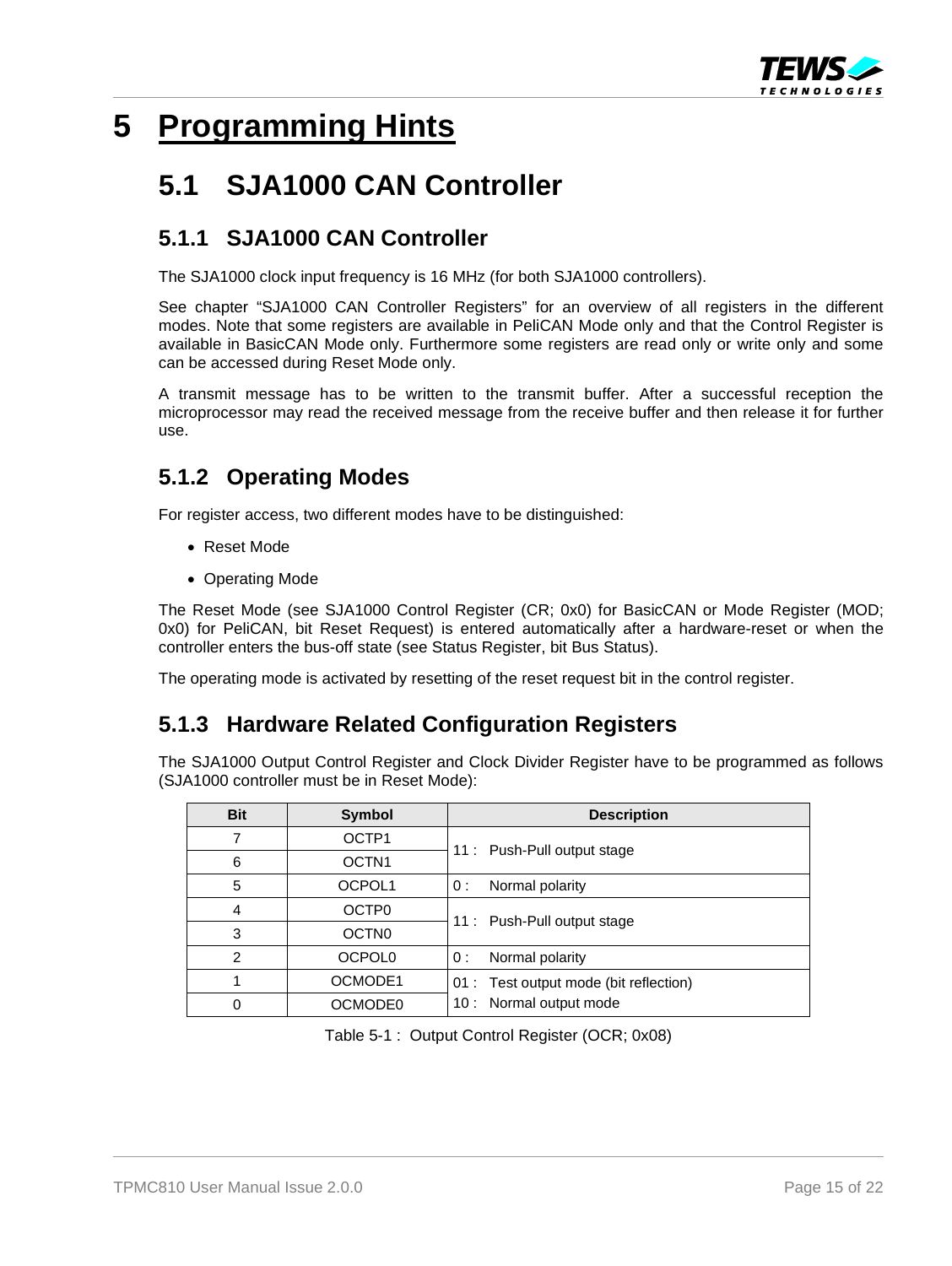

| <b>Bit</b>    | <b>Symbol</b>   | <b>Description</b>                        |
|---------------|-----------------|-------------------------------------------|
| 7             | <b>CAN Mode</b> | 0: BasicCAN Mode                          |
|               |                 | 1: PeliCAN Mode                           |
| 6             | <b>CBP</b>      | 1 : Bypass input comparator, use RX0 only |
| 5             | <b>RXINTEN</b>  | 0: Disable interrupts on TX1 output       |
| 4             |                 | 0                                         |
| 3             | clock off       | 1 : Disable clock output (not used)       |
| $\mathcal{P}$ | CD.2            | ∩                                         |
| 1             | CD.1            | 0                                         |
| n             | CD.0            | ∩                                         |

|  | Table 5-2: Clock Divider Register (CDR; 0x1F) |
|--|-----------------------------------------------|
|  |                                               |

### <span id="page-15-1"></span><span id="page-15-0"></span>**5.1.4 Integrated Data Buffer**

The data to be transmitted on the CAN bus is loaded into the memory area of the SJA1000, called "Transmit Buffer". The data received from the CAN bus is stored in the memory area of the SJA1000, called "Receive Buffer". These buffers contain 2, 3 or 5 bytes for the identifier and frame information (dependent on mode and frame type) and up to 8 data bytes.

- BasicCAN Mode: The buffers are 10 bytes deep (see figure "Rx- and Tx-buffer in BasicCAN Mode").
	- o 2 identifier bytes
	- o up to 8 data bytes
- PeliCAN Mode: The buffers are 13 bytes deep (see figure "Rx- and Tx-buffer in PeliCAN Mode").
	- o 1 byte for frame information
	- o 2 or 4 identifier bytes (Standard Frame or Extended Frame)
	- o up to 8 data bytes

<span id="page-15-2"></span>

| <b>Address</b>                               | <b>Name</b>              | <b>Composition and Remarks</b>                                                                                                |
|----------------------------------------------|--------------------------|-------------------------------------------------------------------------------------------------------------------------------|
| Tx-buffer: 0x0A<br>Rx-buffer: 0x14           | <b>Identifier Byte 1</b> | 8 Identifier bits                                                                                                             |
| Tx-buffer: 0x0B<br>Rx-buffer: 0x15           | Identifier Byte 2        | 3 Identifier bits, 1 Remote Transmission Request bit,<br>4 bits for the Data Length Code, indicating the amount of data bytes |
| Tx-buffer: 0x0C-0x13<br>Rx-buffer: 0x16-0x1D | Data Byte 1 - 8          | Up to 8 data bytes as indicated by the Data Length Code                                                                       |

Table 5-3 : Rx- and Tx-buffer in BasicCAN Mode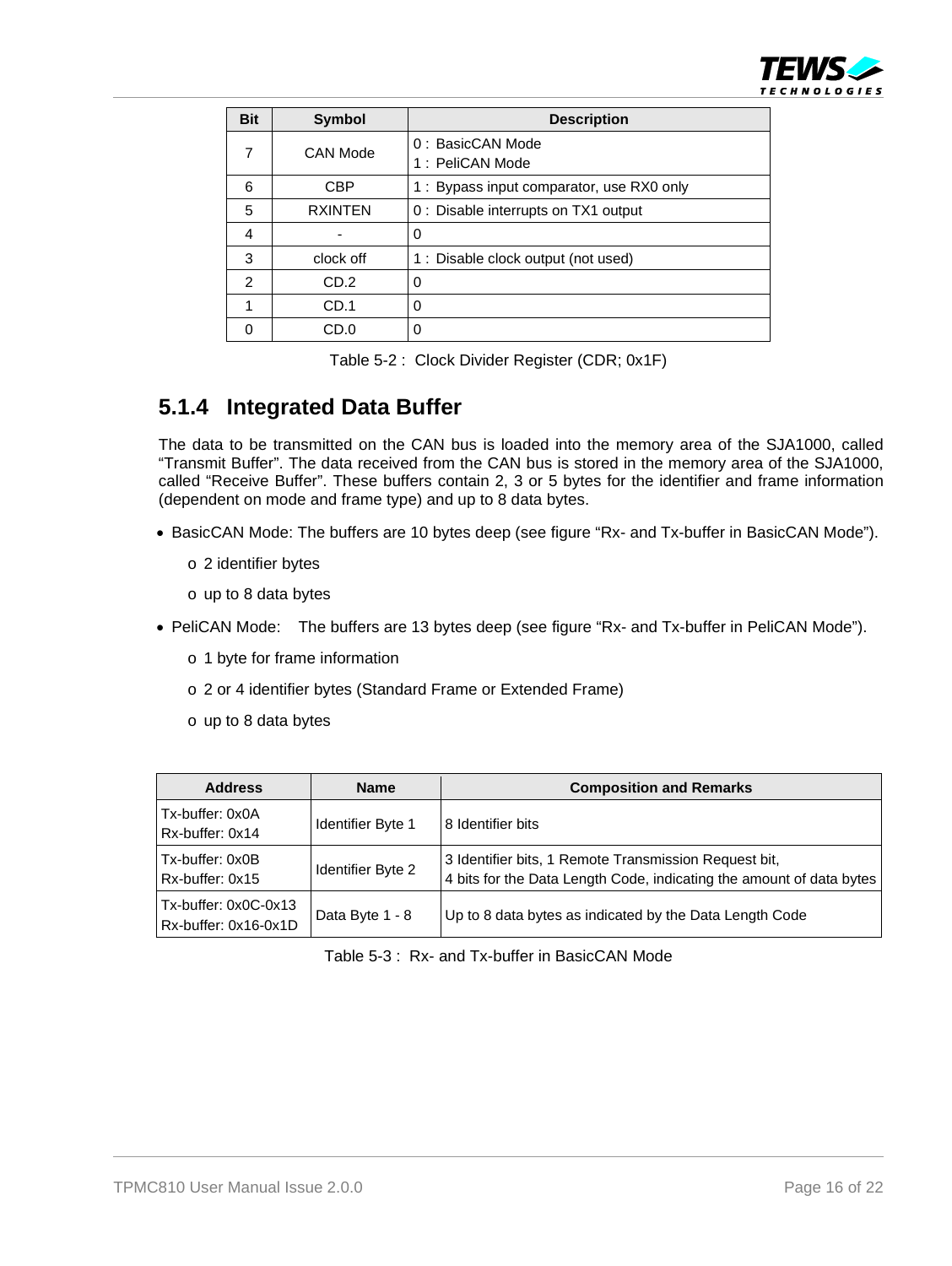

| <b>Address</b>                                                   | <b>Name</b>                    | <b>Composition and Remarks</b>                                                                                                                                                      |
|------------------------------------------------------------------|--------------------------------|-------------------------------------------------------------------------------------------------------------------------------------------------------------------------------------|
| 0x10                                                             | Frame<br>Information           | 1 bit indicating, if the message contains a Standard or Extended frame<br>1 Remote Transmission Request bit<br>4 bits for the Data Length Code, indicating the amount of data bytes |
| 0x11, 0x12                                                       | <b>Identifier Byte</b><br>1, 2 | Standard Frame: 11 Identifier bits<br>Extended Frame: 16 Identifier bits                                                                                                            |
| 0x13, 0x14                                                       | <b>Identifier Byte</b><br>3, 4 | Extended Frame only: 13 Identifier bits                                                                                                                                             |
| Frame type<br>Standard: $0x13 - 0x1A$<br>Extended: $0x15 - 0x1C$ | Data Byte<br>$1 - 8$           | Up to 8 data bytes as indicated by the Data Length Code                                                                                                                             |

Table 5-4 : Rx- and Tx-buffer in PeliCAN Mode

#### <span id="page-16-0"></span>**The whole Receive FIFO (64 bytes) can be accessed using CAN addresses 32 to 95.**

**A read access of the Tx-buffer can be done using CAN addresses 96 to 108.** 

For more information about the registers with respect to read and/or write access, bit definition and reset values, please consult the SJA1000 CAN Controller data sheet.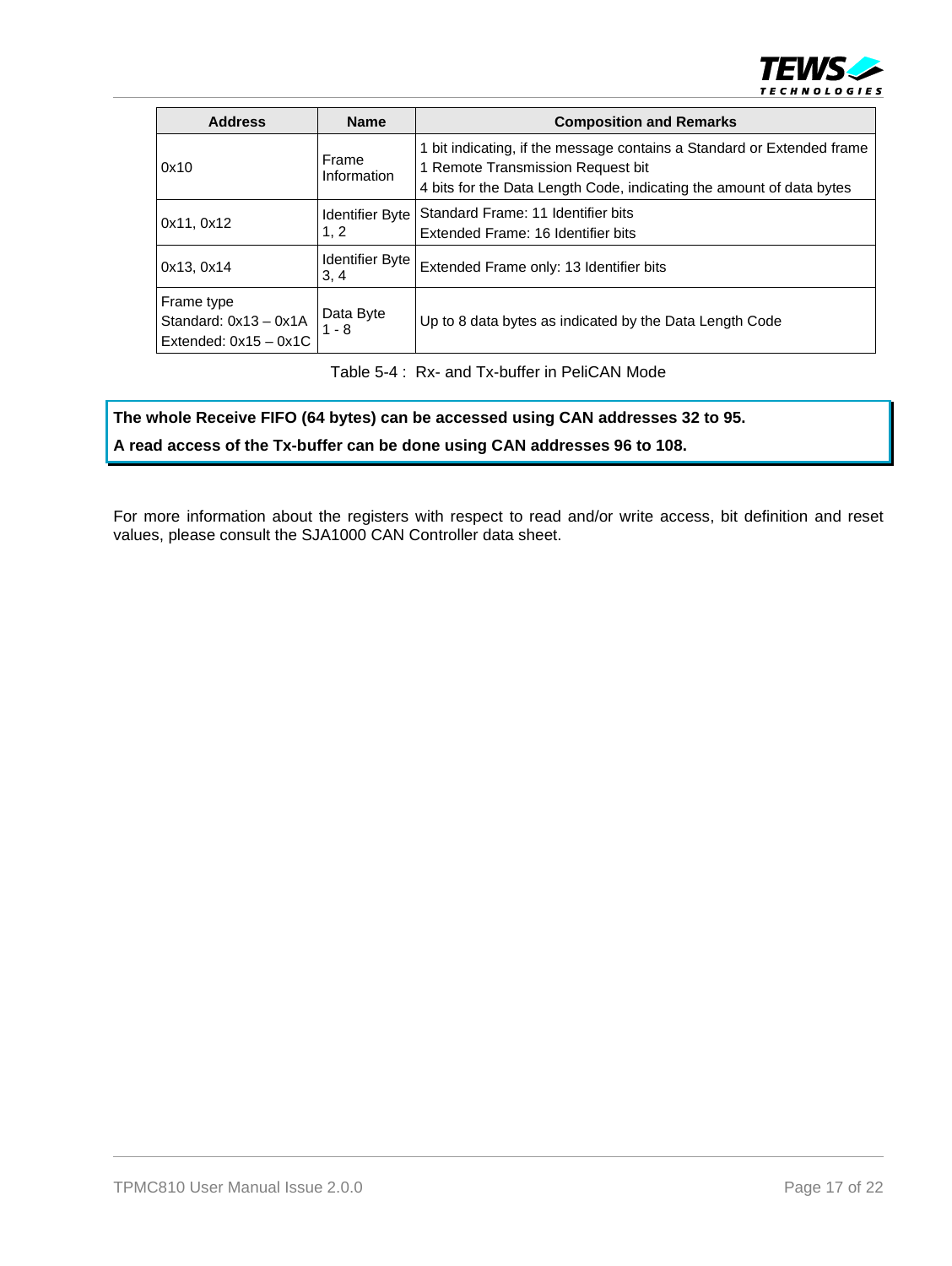

# <span id="page-17-0"></span>**6 Configuration Hints**

### <span id="page-17-1"></span>**6.1 Transceiver Silent Mode**

The CAN transceivers can be switched to Silent Mode, in this mode the transmitter is disabled. The S pins of the TJA1050 CAN transceivers are directly controlled by two GPIO outputs of the PCI Controller. The level on these GPIO lines can be changed by setting bit 5 for channel 1 or bit 26 for channel 2 in the General Purpose I/O Control Register (offset 0x54):

| Value of<br><b>GPIO Data</b> | <b>Function</b>                                                       |
|------------------------------|-----------------------------------------------------------------------|
| 0                            | Transceiver is in high-speed mode, which is the normal operating mode |
|                              | Transceiver is in silent mode, transmitter is disabled                |

Table 6-1 : Transceiver Silent Mode Settings

<span id="page-17-3"></span>**Default value after power on is '0' (operating mode).** 

### <span id="page-17-2"></span>**6.2 DIP Switch Settings**

The following describes the DIP switch settings for one CAN channel. Possible line configuration options for each channel are:

- On board Line Termination: on / off
- P14 Bus Mode : connected / not connected and pass through/bus end

The on board termination option for a CAN channel node input (see P14 I/O pin assignment) is a 120 ohms split termination network.

For the pass through option, the I/O lines are passed through from the node input pins to the node output pins of the P14 I/O connector. Whereas in the bus end mode the I/O lines are NOT passed through and the node input pins must be used to connect the CAN bus lines. Note that on TPMC810- 20R the pass through option is not applicable and only the bus end mode is available (see P14 Back I/O pin assignment).

<span id="page-17-4"></span>

| <b>Switches</b> | <b>Function</b>               | <b>Setting</b> | <b>Description</b>                   |
|-----------------|-------------------------------|----------------|--------------------------------------|
|                 | Line Termination              | <b>ON</b>      | Line termination enabled             |
| S1, S2          |                               | <b>OFF</b>     | Line termination disabled            |
|                 | P <sub>14</sub><br>Connection | OΝ             | Incoming CAN bus connection enabled  |
| S3, S4          |                               | <b>OFF</b>     | Incoming CAN bus connection disabled |
|                 | ON<br>P <sub>14</sub>         |                | Outgoing CAN bus connection enabled  |
| S5, S6          | Pass Through                  | OFF            | Outgoing CAN bus connection disabled |

|  | Table 6-2 : DIP Switch Settings |  |
|--|---------------------------------|--|
|--|---------------------------------|--|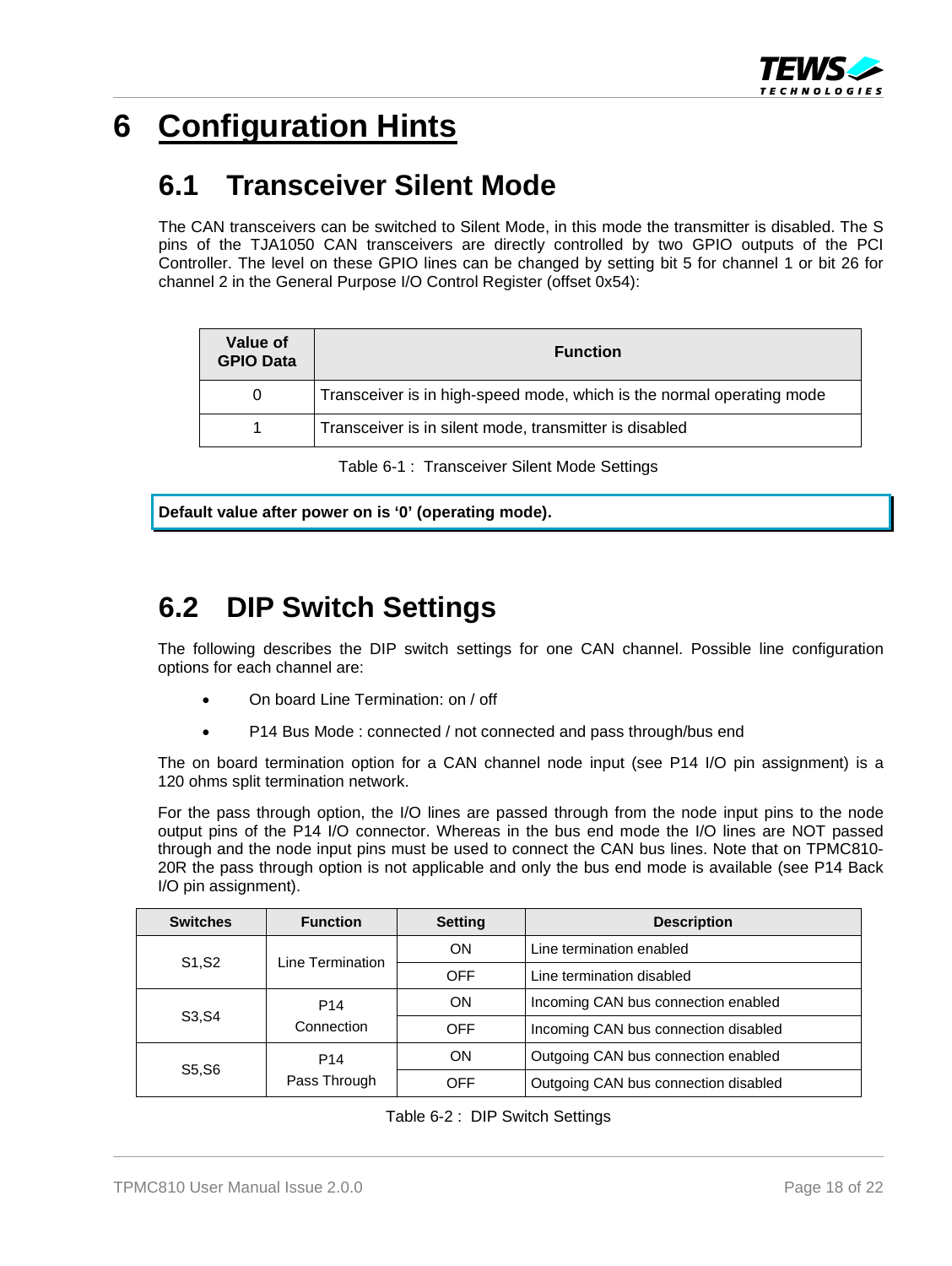



<span id="page-18-0"></span>Figure 6-1 : CAN Channel Interface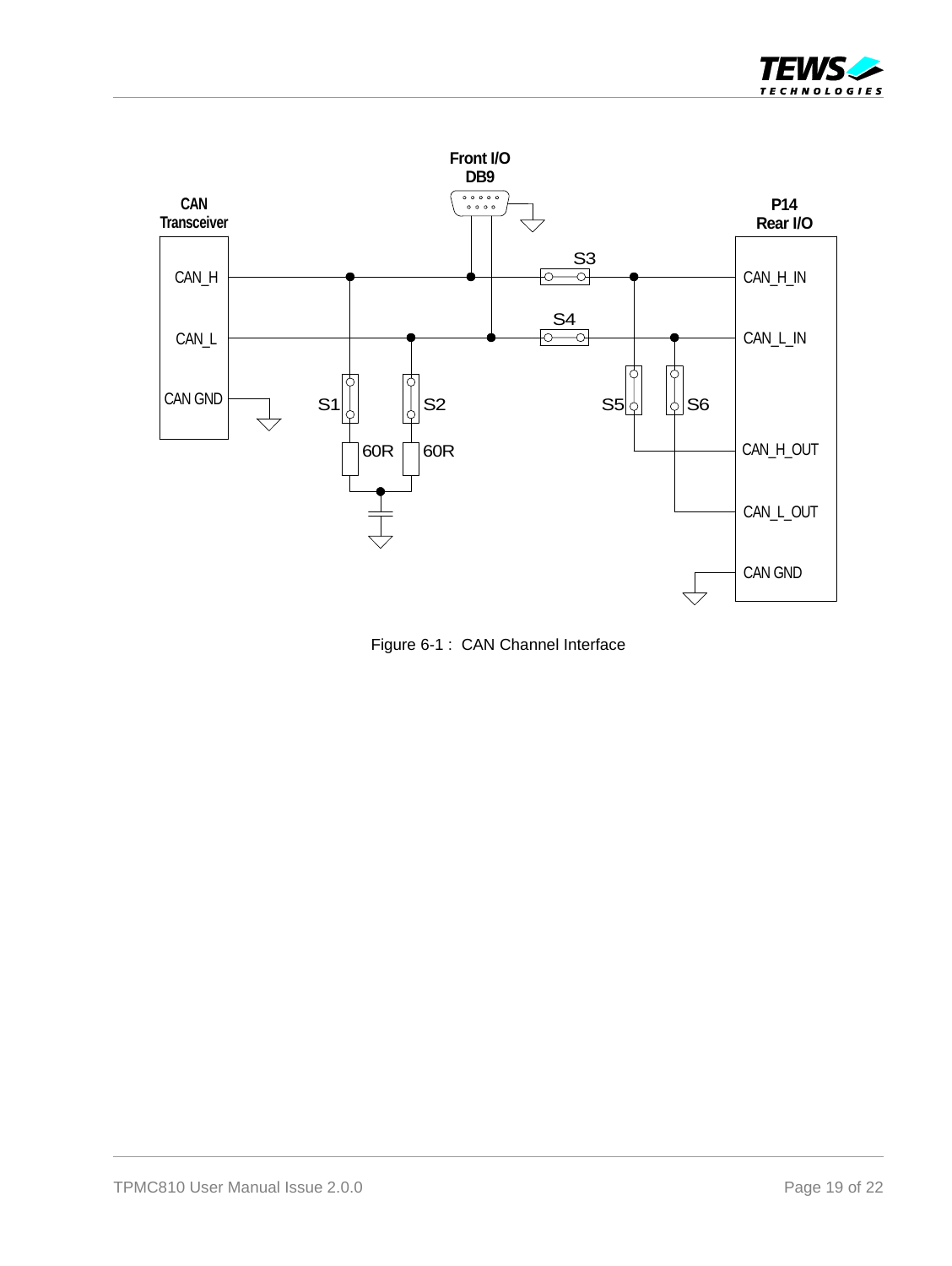

# <span id="page-19-0"></span>**7 Pin Assignment – I/O Connector**

### <span id="page-19-1"></span>**7.1 Front Panel I/O**

| Pin            | Signal    |                                                   |
|----------------|-----------|---------------------------------------------------|
|                | <b>NC</b> |                                                   |
| 2              | CAN1_L    |                                                   |
| 3              | CAN1_GND  |                                                   |
| 4              | <b>NC</b> | 10 0 0 0<br>$\epsilon = \bigcirc \mathbf{5}^{-p}$ |
| 5              | <b>NC</b> | 600<br>$\circ$<br>$\bigcirc$ 9                    |
| 6              | CAN1_GND  |                                                   |
| $\overline{7}$ | CAN1_H    |                                                   |
| 8              | <b>NC</b> |                                                   |
| 9              | <b>NC</b> |                                                   |

Table 7-1 : DB9 Male Connector X1 Channel 1

<span id="page-19-2"></span>

| Pin            | Signal    |                                                              |
|----------------|-----------|--------------------------------------------------------------|
| 1              | <b>NC</b> |                                                              |
| 2              | CAN2_L    |                                                              |
| 3              | CAN2_GND  |                                                              |
| $\overline{4}$ | <b>NC</b> | $1^\circ$<br>O<br>$\bigcirc$ 5<br>∩<br>∩<br>$-$              |
| 5              | <b>NC</b> | $\hspace{0.1mm} +$<br>$\mathbf{6} \bigcirc$<br>∩<br>⊙ 9<br>∪ |
| 6              | CAN2_GND  |                                                              |
| $\overline{7}$ | CAN2_H    |                                                              |
| 8              | <b>NC</b> |                                                              |
| 9              | <b>NC</b> |                                                              |

Table 7-2 : DB9 Male Connector X2 Channel 2

<span id="page-19-3"></span>**Note that the I/O circuits of both CAN ports are electrically isolated from the main system and also from each other.** 

**The CAN ports may be used with isolated CAN networks as well as with non-isolated CAN networks.** 

**In either case the CAN I/O ground signals are isolated from system ground and require a proper connection to the common ground of the CAN network they are connected too.**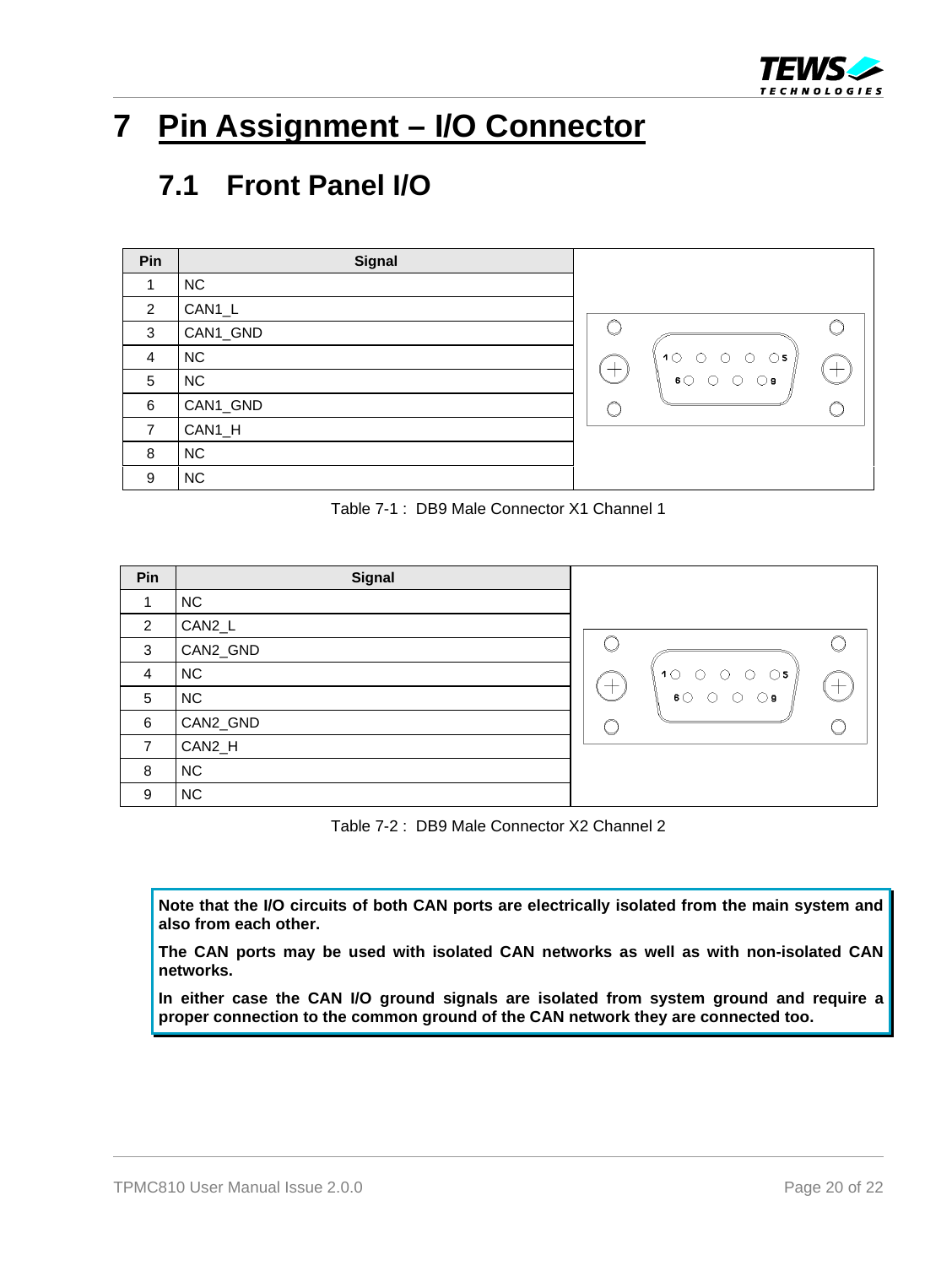

### <span id="page-20-0"></span>**7.2 Back I/O P14 – TPMC810-10R**

| Pin                     | <b>Signal</b>                                            |  |
|-------------------------|----------------------------------------------------------|--|
| 1                       | N <sub>C</sub>                                           |  |
| $\overline{2}$          | <b>CAN Channel 1 Ground</b>                              |  |
| 3                       | CAN Channel 1 Low Level (input for path-through option)  |  |
| $\overline{\mathbf{4}}$ | CAN Channel 1 High Level (input for path-through option) |  |
| 5                       | <b>CAN Channel 1 Ground</b>                              |  |
| 6                       | <b>CAN Channel 1 Ground</b>                              |  |
| $\overline{7}$          | <b>CAN Channel 1 Low Level Out</b>                       |  |
| 8                       | CAN Channel 1 High Level Out                             |  |
| 9                       | NC                                                       |  |
| 10                      | NC                                                       |  |
| 11                      | N <sub>C</sub>                                           |  |
| 12                      | N <sub>C</sub>                                           |  |
| 13                      | <b>NC</b>                                                |  |
| 14                      | NC                                                       |  |
| 15                      | NC                                                       |  |
| 16                      | <b>CAN Channel 2 Ground</b>                              |  |
| 17                      | CAN Channel 2 Low Level (input for path-through option)  |  |
| 18                      | CAN Channel 2 High Level (input for path-through option) |  |
| 19                      | <b>CAN Channel 2 Ground</b>                              |  |
| 20                      | <b>CAN Channel 2 Ground</b>                              |  |
| 21                      | CAN Channel 2 Low Level Out                              |  |
| 22                      | CAN Channel 2 High Level Out                             |  |
| 23                      | <b>CAN Channel 2 Ground</b>                              |  |
| 24                      |                                                          |  |
| 64                      | <b>NC</b>                                                |  |

<span id="page-20-1"></span>Table 7-3 : Pin Assignment P14 Back I/O Connector – TPMC810-10R